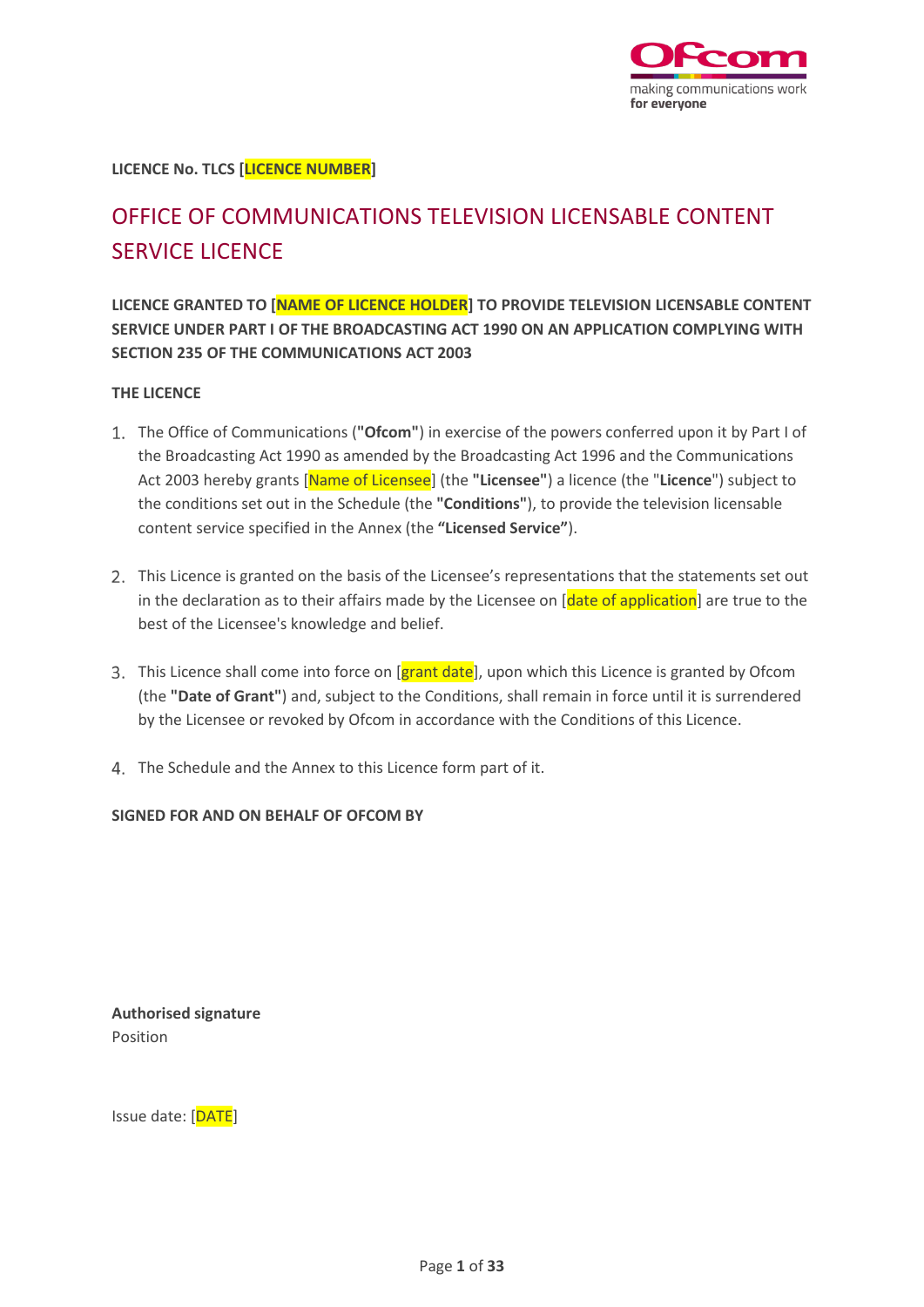## <span id="page-1-0"></span>**INDEX TO THE SCHEDULE**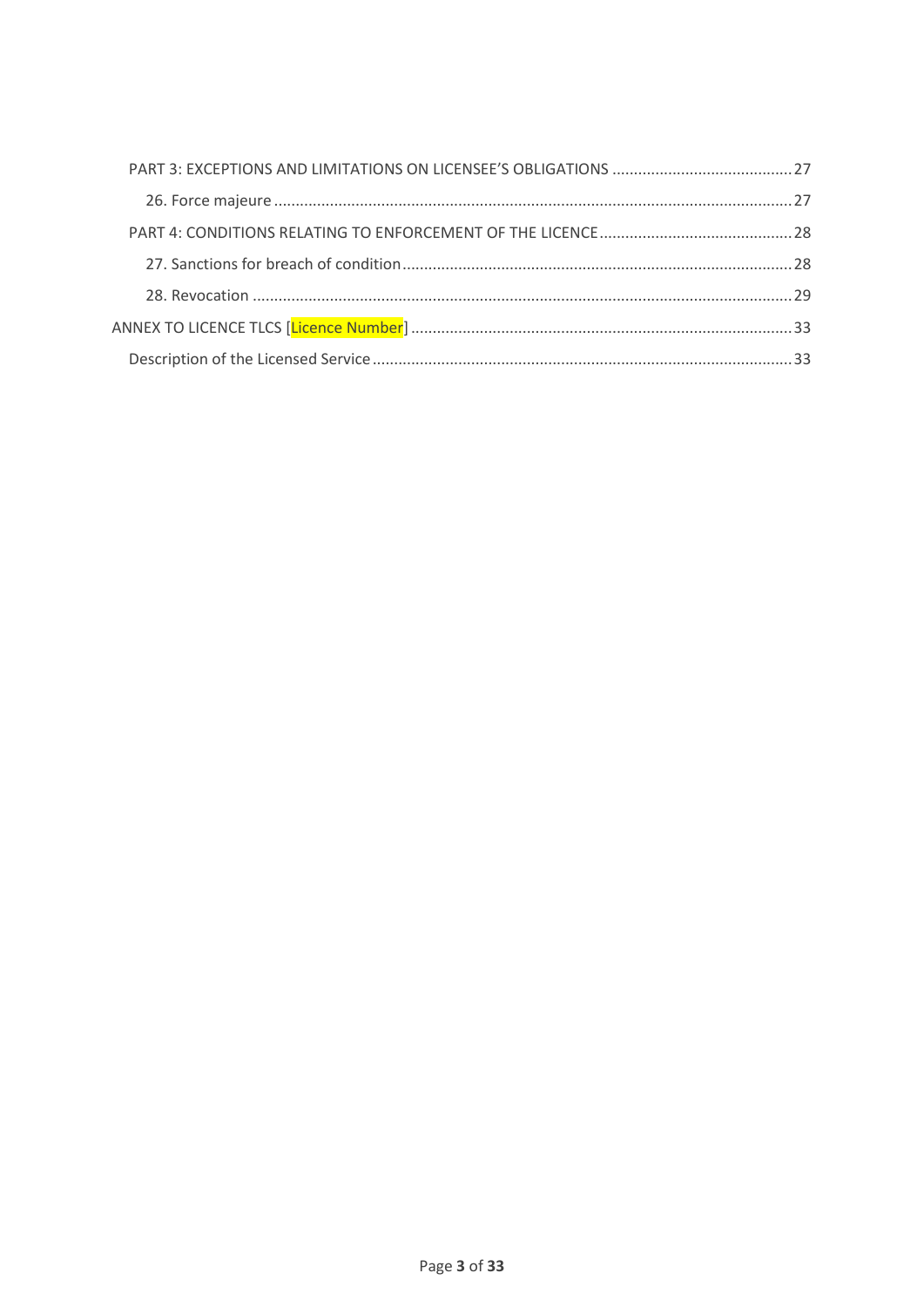## <span id="page-3-0"></span>**SCHEDULE**

#### <span id="page-3-1"></span>Part 1: DEFINITIONS AND INTERPRETATION

#### <span id="page-3-2"></span>*1. Definitions and interpretation*

(1) In this Licence unless the context otherwise requires:

the "**1990 Act**" means the Broadcasting Act 1990 (as amended);

the "**1996 Act**" means the Broadcasting Act 1996 (as amended);

references to any "**accounting period**" of the Licensee shall be interpreted in accordance with Section 19(9) of the 1990 Act;

references to "**all relevant codes and guidance**" means all codes and guidance referred to in this Licence, the 1990 Act, the 1996 Act or the Communications Act;

the "**Audiovisual Media Services Directive**" means Directive 2010/13/EU, as amended by Directive 2018/1808/EU;

**"Code on Electronic Programme Guides"** means the code giving guidance as to the practices to be followed in the provision of electronic programme guides as drawn up and from time to time revised by Ofcom in accordance with Section 310 of the Communications Act;

"**Code on Sports and other Listed and Designated Events**" means the code giving guidance as to the broadcasting of sports and other listed events as drawn up and from time to time revised by Ofcom in accordance with Section 104 of the 1996 Act (and in the event that such code has not been drawn up by Ofcom or is not yet in force, "Code on Sports and other Listed and Designated Events" shall be interpreted in accordance with paragraph 51 of Schedule 18 to the Communications Act);

**"Code on Subtitling, Signing and Audio-Description**" means the code giving guidance as to:

- (a) the extent to which television licensable content services but not electronic programme guides should promote the understanding and enjoyment by persons who are deaf or hard of hearing and by persons who are blind or partially sighted and by persons with a dual sensory impairment of the programmes to be included in those services; and
- (b) the means by which such understanding and enjoyment should be promoted;

as drawn up and from time to time revised by Ofcom in accordance with Section 303 of the Communications Act;

"**Commencement Date**" means the date referred to in Clause 3 of the Licence;

the "**Communications Act**" means the Communications Act 2003;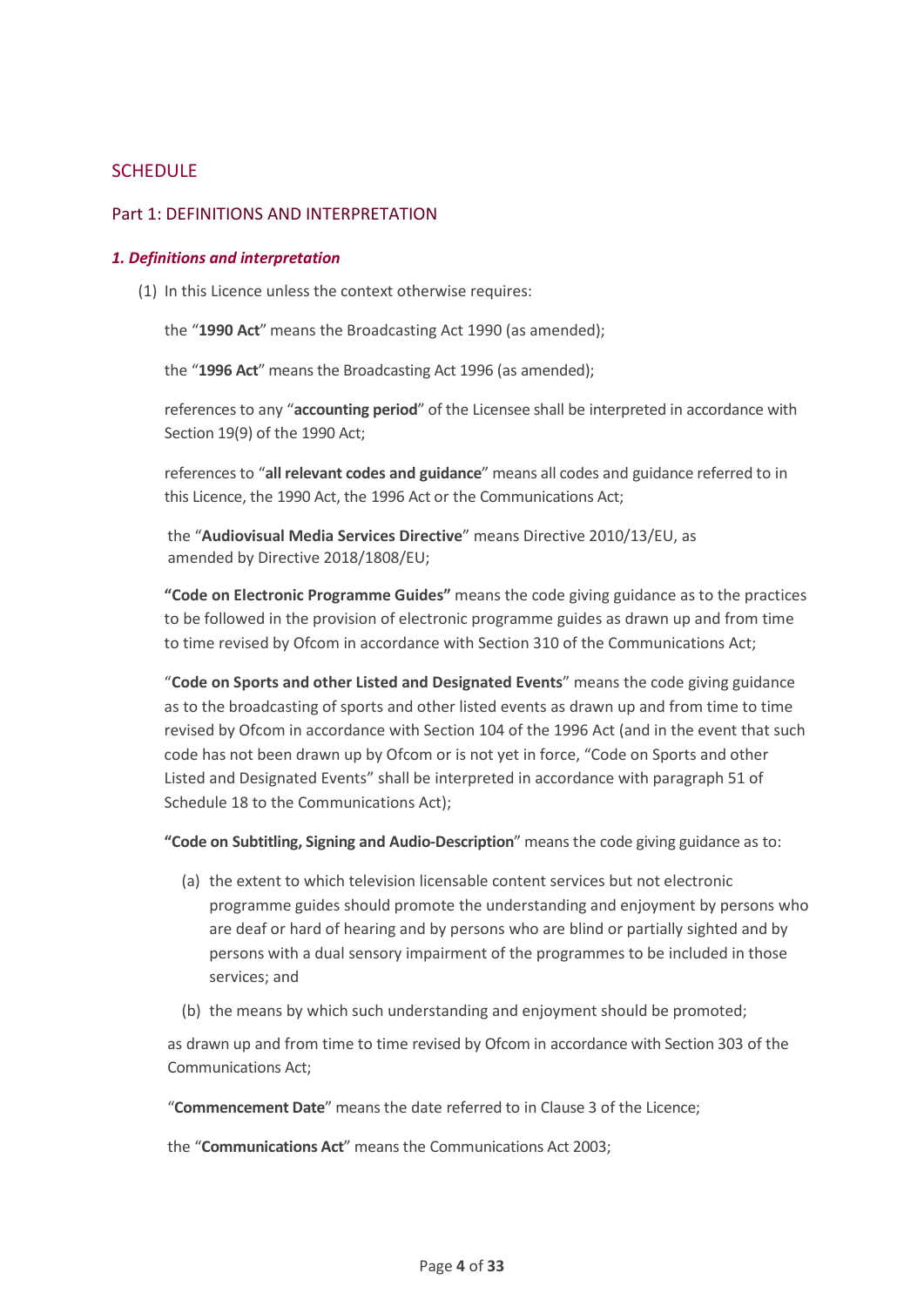"**ECTT Party**" means a state that has signed and ratified the European Convention on Transfrontier Television;

"**electronic programme guide**" and "**EPG**" mean a service which:

- (a) is or is included in a television licensable content service; and
- (b) consists of:
	- (i) the listing or promotion, or both the listing and the promotion, of some or all of the programmes included in any one or more programme services the providers of which are or include persons other than the provider of the guide; and
	- (ii) a facility for obtaining access, in whole or in part, to the programme service or services listed or promoted in the guide;

the "**European Convention on Transfrontier Television**" means the Council of Europe Convention on Transfrontier Television which was opened for signature at Strasbourg on 5th May 1989, as amended by the Protocol which was opened for signature at Strasbourg on 1st October 1998;

"**Fairness Code**" means the code giving guidance as to principles to be observed and practices to be followed in connection with the avoidance of unjust or unfair treatment and unwarranted infringement of privacy in the provision of television and radio services as drawn up and from time to time revised by Ofcom in accordance with Section 107 of the 1996 Act and paragraph 53 of Schedule 18 to the Communications Act;

"**fairness complaint**" shall be interpreted in accordance with Section 110(4) of the 1996 Act;

"**international obligation of the United Kingdom**" has the meaning given to it in Section 405 of the Communications Act;

"**listed event**" means a sporting or other event of national interest which is for the time being included in the list drawn up and published by the Secretary of State for the purposes of Part IV of the 1996 Act and a **"Group A event**" is a listed event that is for the time being allocated to Group A of that list and a **"Group B event**" is a listed event that is for the time being allocated to Group B of that list;

"**Ofcom**" means the Office of Communications as defined in the Office of Communications Act 2002;

"**programme**" unless otherwise stated includes an advertisement and anything included in the Licensed Service;

"**PRS**" means premium rate services;

"**qualifying revenue**" means, in relation to any accounting period of the Licensee, the aggregate of:

(a) all payments received or to be received by them or by any connected person: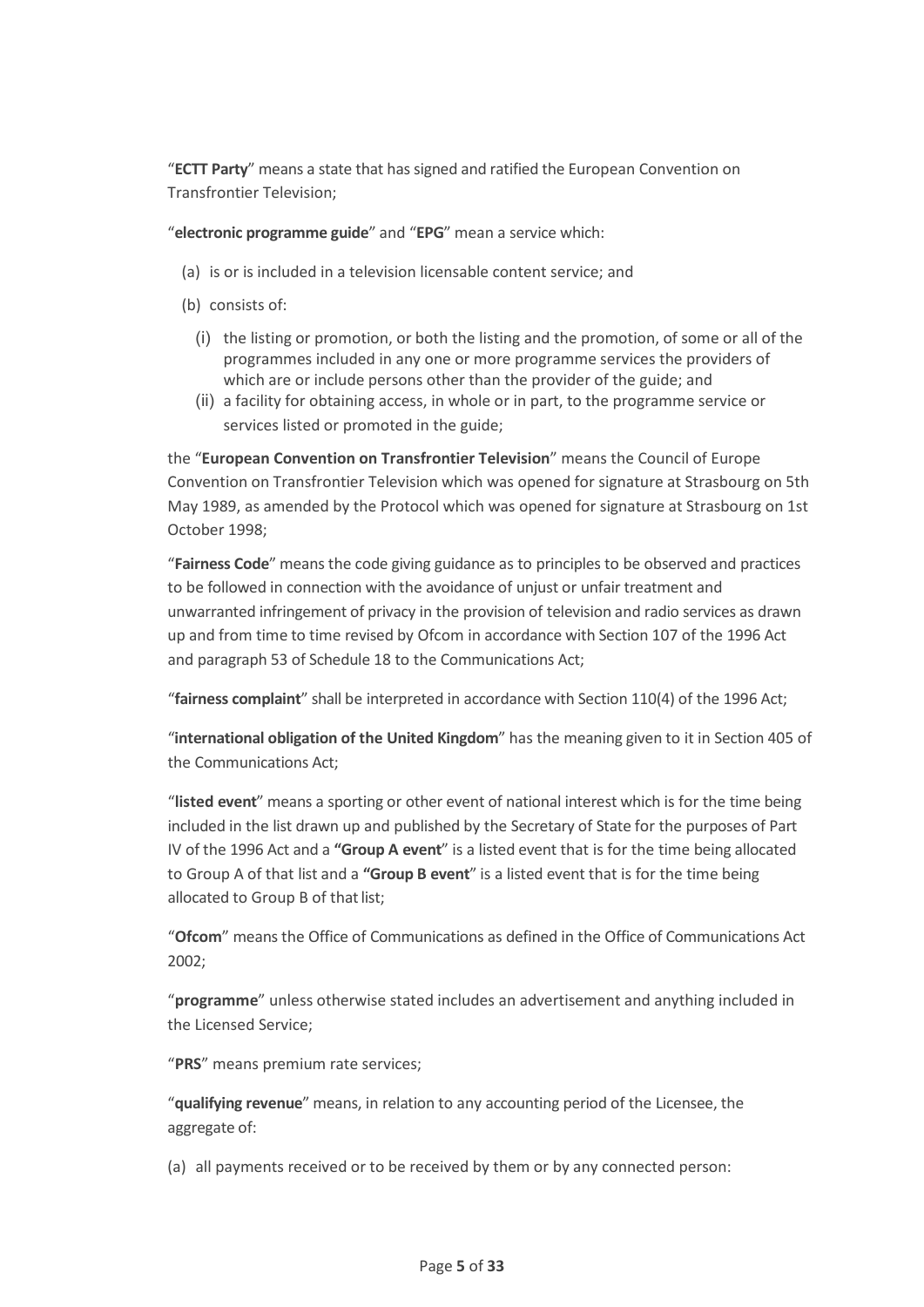- (i) in consideration of the inclusion in the Licensed Service in that period of advertisements or other programmes, or
- (ii) in respect of charges made by them in that period for the reception of programmes included in the Licensed Service; and
- (b) the amount of any direct or indirect financial benefit derived by the Licensee or any connected person from payments made by any person by way of sponsorship, for the purpose of defraying or contributing towards costs incurred or to be incurred in connection with any programme included in the Licensed Service

ascertained in accordance with Section 19(2) to (6) of the 1990 Act and the Ofcom statement of principles (in force pursuant to paragraph 37 of Schedule 18 to the Communications Act) as from time to time revised by Ofcom in consultation with the Secretary of State and the Treasury pursuant to Part I of Schedule 7 thereto;

"**regulated EPG**" means an electronic programme guide which:

- (a) is provided, under this Licence, by a person who was providing an electronic programme guide under this Licence immediately before exit day,
- (b) is provided by a person designated by the Secretary of State by regulations or by a person having a prescribed connection with a person so designated, or
- (c) falls within a prescribed description;

"**relevant international obligations**" means international obligations of the United Kingdom that are notified to Ofcom by the Secretary of State for the purposes of securing compliance under Condition 17;

"**Standards Code**" means the code or codes governing standards for the content of programmes, including standards and practice in advertising and in the sponsoring of programmes included in television and radio services as drawn up and from time to time revised by Ofcom in accordance with Section 319, 322 and any international obligation specified in a direction given by the Secretary of State under section 335 of the Communications Act (and in the event that such code or codes has not or have not been drawn up by Ofcom or is not or are not yet in force, "Standards Code" shall be interpreted in accordance with paragraphs 41 and 43 of Schedule 18 to the CommunicationsAct);

"**Standards Complaint**" means a complaint about the observance of standards set under Section 319, 322 and/or 335 of the Communications Act;

"**television licensable content service**" has the meaning given to it in Section 232 of the Communications Act.

(2) The Interpretation Act 1978 shall apply for the purpose of interpreting this Licence as if it was an Act of Parliament.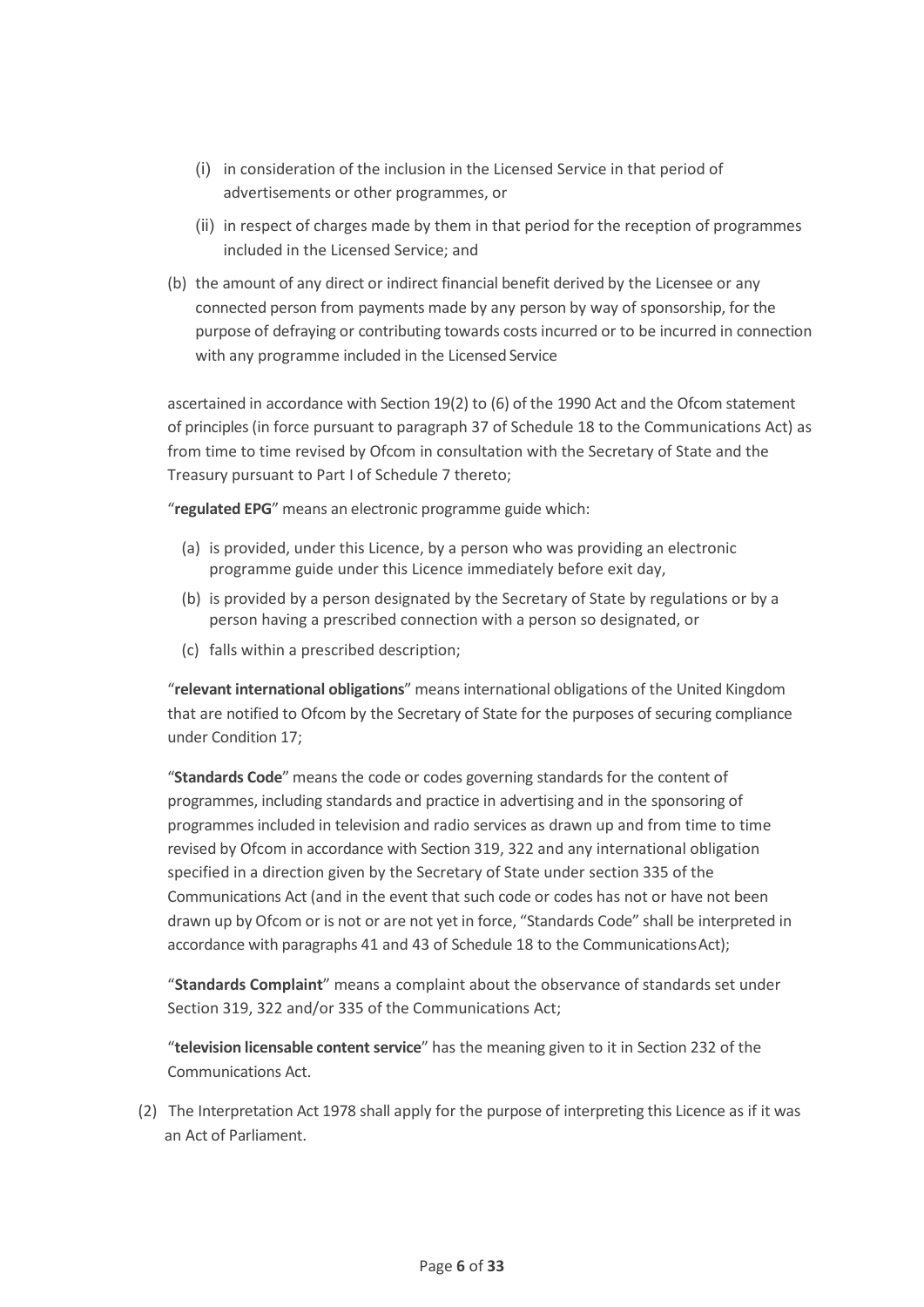- (3) Any word or expression used in this Licence shall unless otherwise defined herein and/or the context otherwise requires has the same meaning as it has in the 1990 Act, the 1996 Act or the Communications Act, as the case may be.
- (4) For the purposes of interpreting this Licence headings and titles shall be disregarded.
- (5) The statutory references immediately preceding the Conditions in this Licence are for purposes purely of convenience and shall not affect the interpretation or construction of the Licence or limit the statutory basis for the inclusion of the relevant Condition in the Licence.
- (6) Where an order is made under the Deregulation and Contracting Out Act 1994 which authorises a person to exercise any functions of Ofcom, the relevant references in the Licence to Ofcom shall include a reference to that person.
- (7) This Licence shall be governed by English law.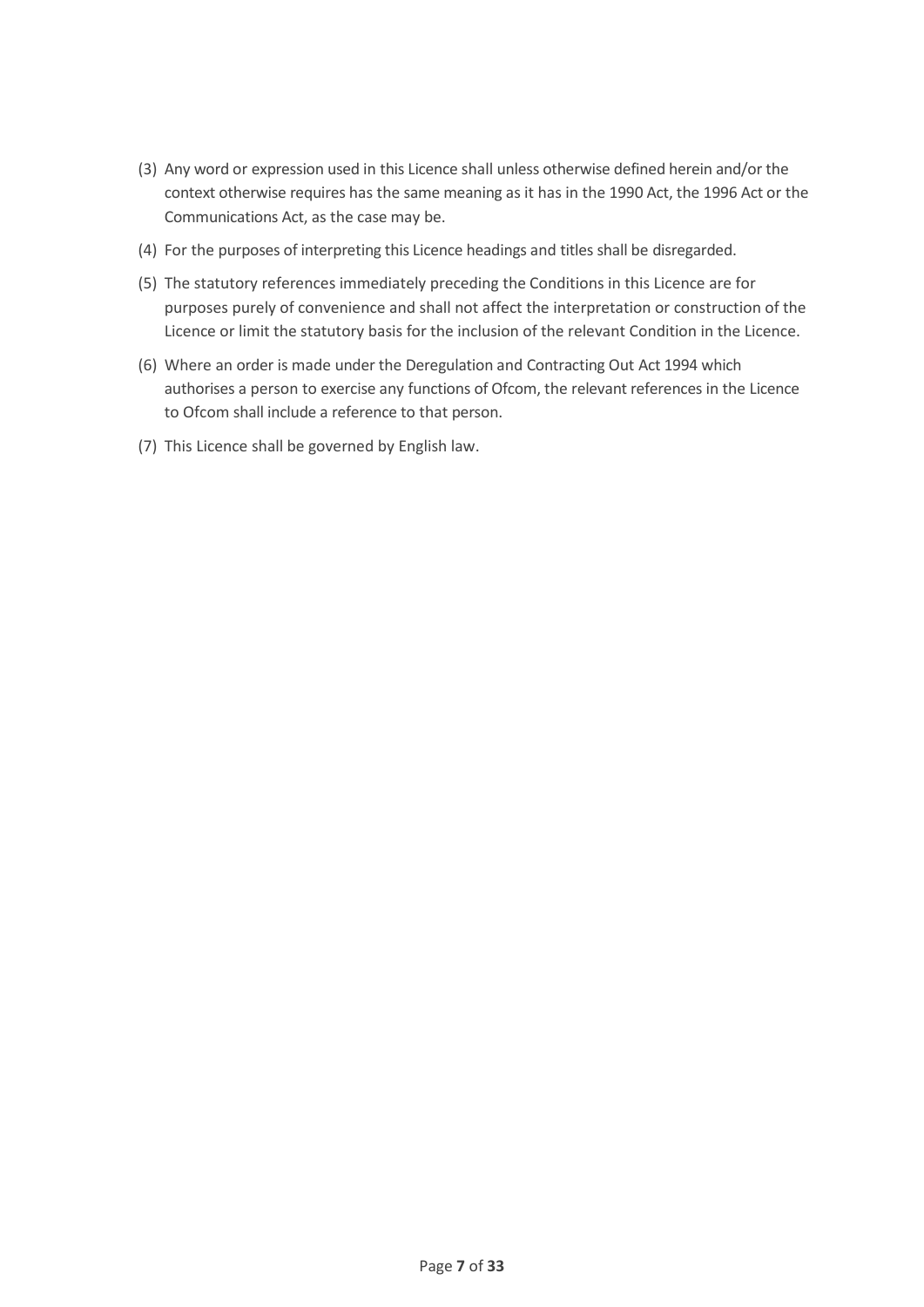#### <span id="page-7-0"></span>PART 2: GENERAL CONDITIONS

#### <span id="page-7-1"></span>*2. Provision of the television licensable content service by the Licensee*

#### *Section 235 of the Communications Act*

(1) The Licensee is hereby authorised to provide the Licensed Service specified in the Annex from the Commencement Date for so long as the Licence remains in force.

## *Section 4(1) of the Broadcasting Act 1990, Article 6 of the European Convention on Transfrontier Television and Article 5 of the Audiovisual Media Services Directive*

- (2) In providing the Licensed Service, the Licensee shall publish or provide recipients of the service with, the following information, upon request:
	- (a) the name of the Licensee;
	- (b) the address of the Licensee;
	- (c) the Licensee's electronic address;
	- (d) confirmation that the service falls under the UK's jurisdiction;
	- (e) the name, address and electronic address of Ofcom as well as the name, address and electronic address of any appropriate co-regulator of Ofcom for any purpose in relation to the Licensee or the Licensed Service, as appropriate;
	- (f) Only if the Licensed Service is a programme service that is receivable in an ECTT Party other than the United Kingdom:
		- (i) the composition of the Licensee's capital; and
		- (ii) the nature, purpose and mode of financing of the programming service the broadcaster is providing or intends to provide.

#### <span id="page-7-2"></span>*3. Standards for satellite transmission of a television licensable content service*

*Sections 4(9) and 4(10) of the Communications Act*

- (1) If the Licensed Service is provided by means of satellite transmission:
	- (a) the Licensee shall ensure that the Licensed Service uses a transmission system using standards complying with Section 4(10) of the Communications Act; and
	- (b) where, in accordance with Ofcom's duties under Section 4(9) of the Communications Act, Ofcom specifies a particular Community digital standard the Licensee shall ensure that the Licensed Service uses a transmission system meeting the Community Digital Standard.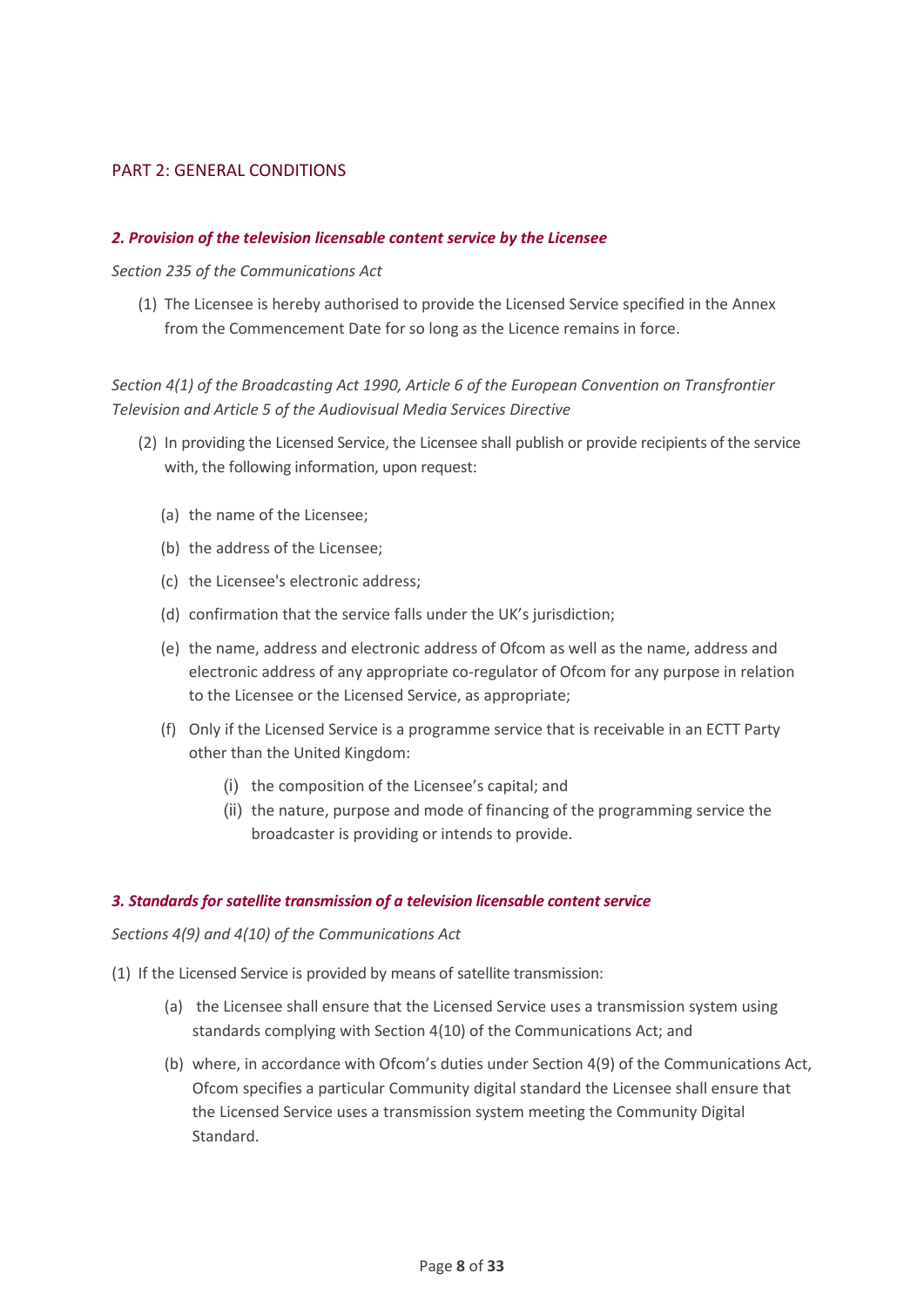(2) Condition 3(1)(a) and (b) shall not apply where the Licensed Service is only broadcast or transmitted for reception outside the UK or the European Economic Area.

## <span id="page-8-0"></span>*4. Fees*

## *Section 4(1)(b), (3) and (4) of the 1990 Act*

- (1) The Licensee shall pay to Ofcom such fees as Ofcom may determine in accordance with the tariff fixed by it and for the time being in force under Section 4(3) of the 1990 Act, details of which, and of any revision thereof, Ofcom shall from time to time publish in such manner as it considers appropriate.
- (2) Payment of the fees referred to in Condition 4(1) shall be made in such manner and at such times asOfcom shall specify.

#### *Section 4(1)(c) of the 1990 Act*

(3) The Licensee shall within 28 days of a request therefore provide Ofcom with such information as it may require for the purposes of determining or revising the tariff referred to in Condition 4(1) above.

## <span id="page-8-1"></span>*5. V.A.T.*

#### *Section 4(1)(b) and (d) of the 1990 Act*

- (1) Licensee shall pay any V.A.T. on any supply for V.A.T. purposes by Ofcom under this Licence on presentation of a valid VAT invoice.
- (2) Without limitation to Condition 5(1) above, all sums payable by the Licensee are exclusive of V.A.T. which shall be paid by the Licensee in addition to such sums.
- (3) In this Condition 5 **"V.A.T."** means value added tax chargeable under or pursuant to the Value Added Tax Act 1994, including any amendment to or replacement of that Act, and/or any similar tax.

#### <span id="page-8-2"></span>*6. General standards and requirements*

*Sections 319, 320 and 325(1) of the Communications Act*

The Licensee shall ensure that the provisions of the Standards Code are observed in the provision of the Licensed Service.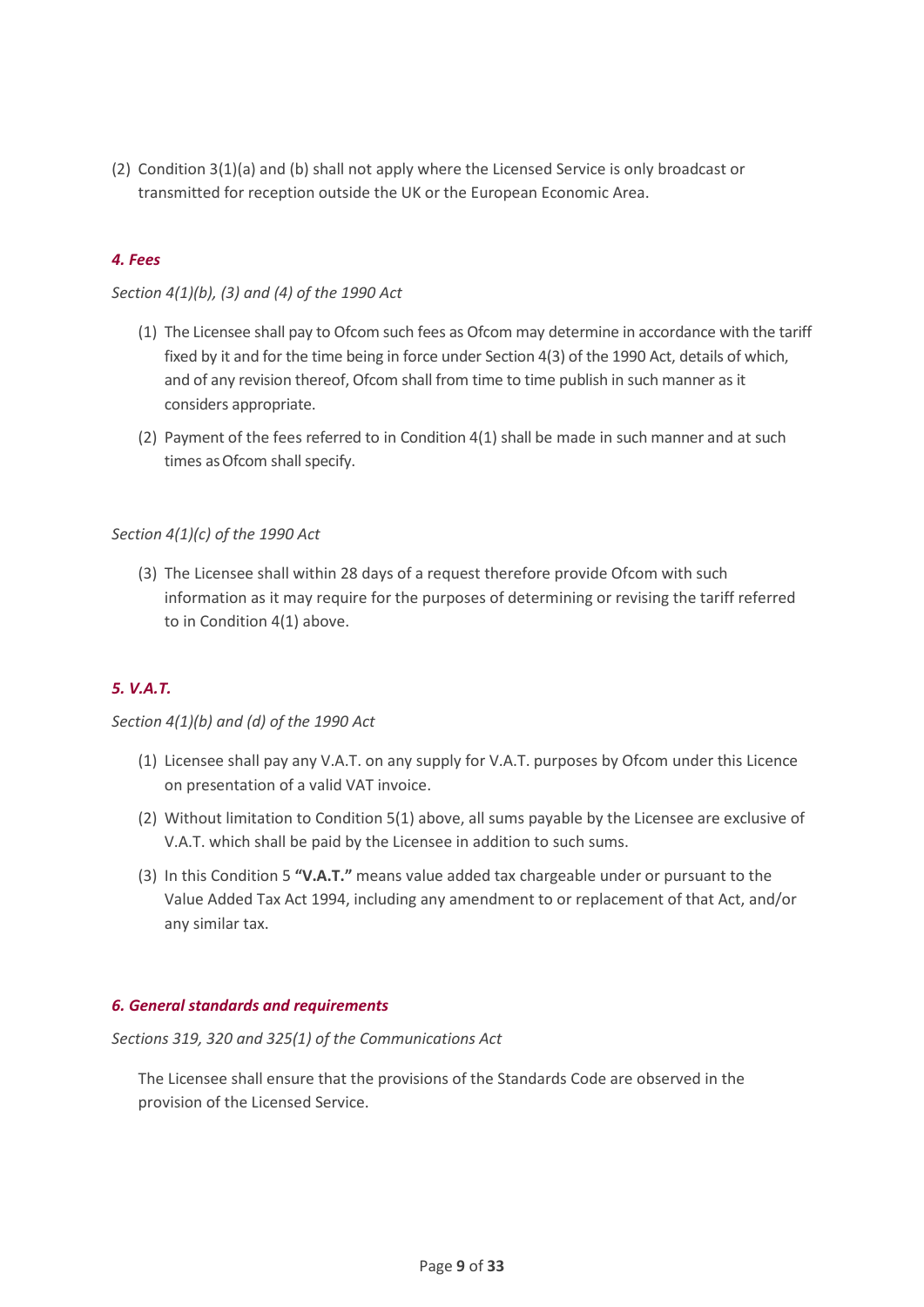#### <span id="page-9-0"></span>*6A. Requirements for the handling of communication from viewers*

(1) The Licensee shall be responsible for all arrangements for the management of communication, including telephony, between members of the public and the Licensee or the Licensee's contractors or agents (together here described as "the Licensee") where such communication is publicised in programmes. "Communication" includes, but is not limited to, methods of communication in which consideration is passed between a member of the public and the Licensee directly or indirectly and methods of communication intended to allow members of the public to register with the Licensee indications of preference or intended to allow entry to any competition, game or scheme operated by the Licensee.

(2)

- (a) Arrangements for the management of methods of communication publicised in programmes and intended to allow communication between members of the public and the Licensee must ensure, in particular, that:
	- (i) reasonable skill and care is exercised by the Licensee in the selection of the means of communication and in the handling of communications received;
	- (ii) voting, competitions, games or similar schemes are conducted in such ways as to provide fair and consistent treatment of all eligible votes and entries; and
	- (iii) publicity in programmes for voting, competitions, games or similar schemes is not materially misleading.
- (b) In addition to the requirements in sub-paragraph 2(a), the Licensee shall ensure that the provisions of the code approved by Ofcom for regulating the provision of premium rate services, or in the absence of such a code, the terms of any order made by Ofcom for such purposes, are observed in the provision of the Licensed Service.
- (3)
- (a) The Licensee shall implement and maintain appropriate compliance procedures to ensure arrangements for the management of methods of communication publicised in programmes and intended to allow communication between members of the public and the Licensee fulfil all the requirements set out in paragraph 2 above.
- (b) Where the Licensee uses a Controlled Premium Rate Service as defined under the PRS Condition in force at the time made under section 120 of the Communications Act 2003 as the method of communication for voting or competitions publicised within programme time, the Licensee shall ensure that its compliance procedures include a system of verification by an appropriate independent third party ("the third party"), in accordance with the following requirements:
	- (i) Verification shall include confirmation by the third party that an end-to-end analysis of the technical and administrative systems to be used for the receipt and processing of votes and competition entries from members of the public has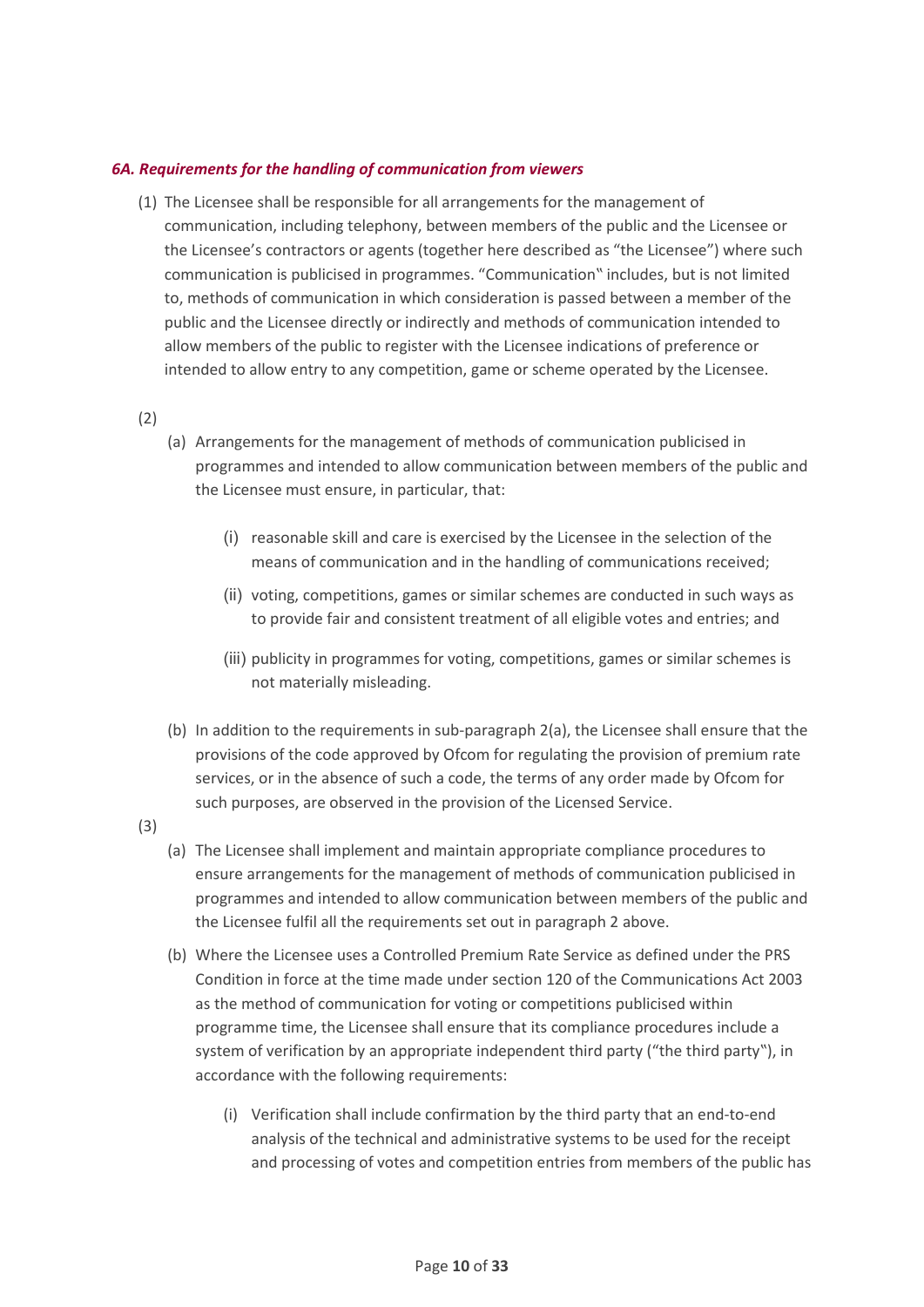been conducted and that such systems fulfil all the requirements set out in paragraph 2 above. All such systems and the analysis of such systems must be fully documented.

- (ii) Verification shall include appropriately regular reviews by the third party of individual programmes. Such reviews must track all votes or competition entries through all stages from receipt, and the results of each review must be fully documented.
- (iii) The Licensee shall ensure that a Director of the Board (or, where there is no Board, an appropriate equivalent) (the designated Director) has specific responsibility for verification.
- (iv) The Licensee shall ensure that the third party provides reports regarding analyses of processes (as specified under sub-paragraph 3(b)(i)) and reviews of individual programmes (as specified under sub-paragraph 3(b)(ii)) to the designated Director. If significant irregularities or other problems are discovered, the Licensee shall ensure that these are reported forthwith to Ofcom.
- (v) The Licensee shall provide forthwith and in an appropriate form any information requested by Ofcom regarding verification.
- (vi) The Licensee shall retain for at least two years all relevant data regarding votes and competition entries from callers by means of Controlled Premium Rate Services and all documentation regarding the verification of its systems (as specified under sub-paragraph 3(b)(i)) and the reviews of individual programmes (as specified under sub- paragraph 3(b)(ii)).
- (vii)The Licensee shall publish annually a statement signed by the designated Director confirming that they are satisfied that the Licensee has in place suitable procedures to fulfil the requirements of paragraph 3(b) and confirming the name of the third party engaged by the Licensee to fulfil the requirements of paragraph 3(b).

#### <span id="page-10-0"></span>*6B. ECTT Standards*

#### *Regulation 7 of SI 2019/224*

- (1) This Condition applies if, and throughout the period during which, the Licensed Service:
	- (a) can be received by the general public in all parts of another ECTT Party using standard consumer equipment; and
	- (b) can be accessed in the relevant Party by means of an electronic programme guide which—
		- (i) is licensed or otherwise regulated under the law of the relevant Party, or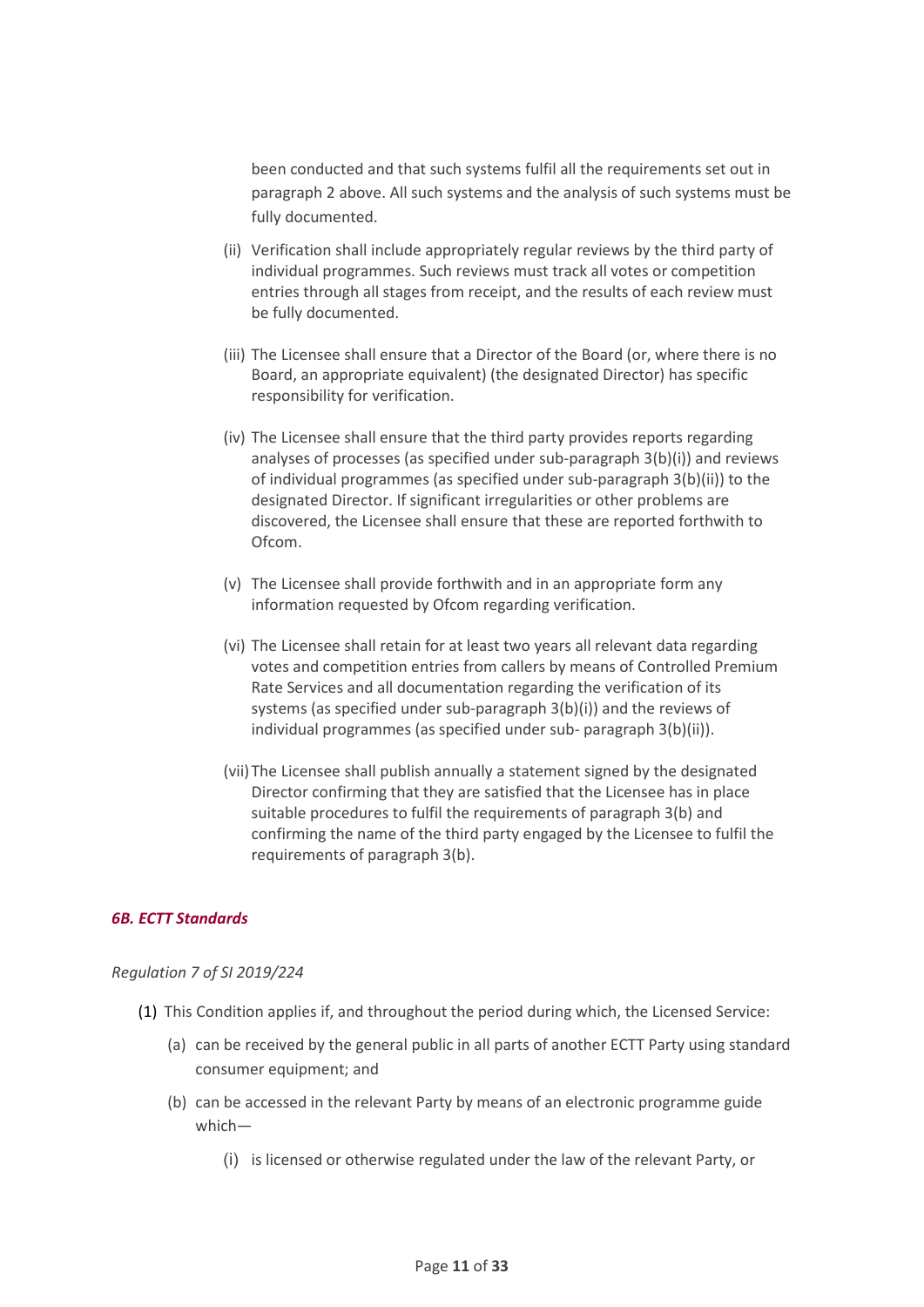(ii) if the relevant Party is a Party other than the United Kingdom whose law does not regulate the provision of electronic programme guides, is provided by a person whose head office is in the relevant Party.

#### *Section 335 of the Communications Act, Article 16 ECTT*

(2) If this Condition 6B applies, the Licensee shall not broadcast advertising and tele-shopping which are specifically and with some frequency directed to audiences in a single ECTT Party other than the UK, in a way which that other ECTT Party has determined contravenes the rules of that ECTT Party, unless the rules concerned establish a discrimination between advertising and teleshopping transmitted by broadcasters within and outside the jurisdiction of that ECTT Party.

## <span id="page-11-0"></span>*7. Listed events*

#### *Section 101(1) of the 1996 Act (see also Section 300(2) of the Communications Act)*

(1) The Licensee shall comply in all respects with the listed events provisions of the 1996 Act and, for the avoidance of doubt, provisions contained in this Condition 7 that derive from amendments made to the 1996 Act by the Communications Act shall apply only from such time as the relevant Sections of that Act are commenced.

#### *Section 104ZA and 101(1)(C) of the 1996 Act (see Section 302(1) of the Communications Act)*

- (2) The Licensee shall not include within the Licensed Service (the **"first service"**) live coverage of the whole or any part of a listed event unless:
	- (a)
- (i) another person who is providing a service falling within Section 98(1)(a) of the 1996 Act (the "second service") has acquired the right to include in the second service live coverage of the whole of the event or of that part of the event; and
- (ii) the area for which the second serviceis provided consists of or includes the whole, or substantially the whole, of the area for which the first service is provided; or
- (b) Ofcom has consented in advance to inclusion of that coverage in the first service; or
- (c) the event is a Group B event for which rights to provide coverage have been acquired by one or more other persons in addition to the Licensee; and
	- (i) that additional coverage constitutes adequate alternative additional coverage of the event; and
	- (ii) the person or persons who have acquired rights to provide the additional coverage satisfy the requirements in relation to that coverage of any regulations made by Ofcom in accordance with Section 104ZA of the 1996 Act.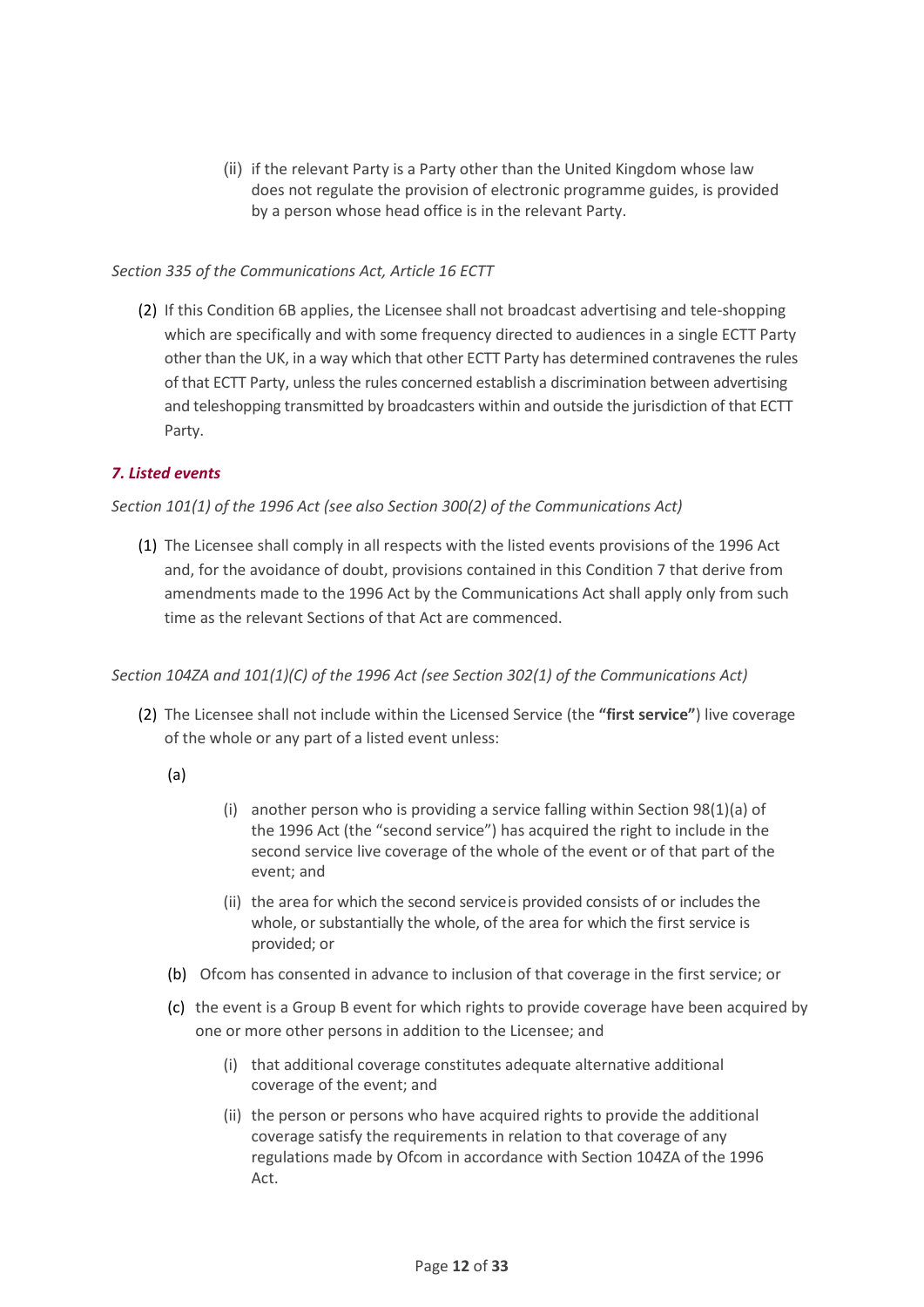*Section 97(5)(a) of the 1996 Act (see also Section 299(3) of the Communications Act)*

- (3) Condition 7(2) shall not apply where:
	- (a) the Licensee is exercising rights acquired before 1st October 1996; and
	- (b) the Licensee is exercising rights acquired in relation to an event listed after 1st October 1996 where such rights were acquired before the date referred to in Section 97(5)(a) of the 1996 Act.

#### *Section 97(5A) and (5B) of the 1996 Act (see Section 299(4) of the Communications Act)*

- (4) The allocation or transfer of an event to Group A:
	- (a) shall not affect the validity of rights acquired in relation to that event where such rights were acquired before the date referred to in Section 97(5A) of the 1996 Act; and
	- (b) where the Secretary of State makes a direction in accordance with Section 97(5B), will not affect the application of Condition 7(2)(c) which will continue to apply in relation to a Group B event that is transferred to Group A as if the event remained a Group B event.

#### *Section 101(1)(b) of the 1996 Act (see also Section 300(2) of the Communications Act)*

(5) Except where otherwise stated, this Condition 7 applies to the Licensed Service if and to the extent that the Licensed Service is made available (within the meaning of Part 3 of the Communications Act) for reception by members of the public in the United Kingdom or in any area of the United Kingdom.

#### *Section 101A and 101B(1) of the 1996 Act*

- (6) The Licensee shall not, without the previous consent of Ofcom, exercise any rights to televise, for reception in an EEA State the whole or part of an event:
	- (a) that has been designated by that EEA State, and notified by it to the European Commission, in accordance with Article 14 of the Audiovisual Media Services Directive, as being of major importance to its society; and
	- (b) where a substantial proportion of the public in that State is deprived of the possibility of following that event by live or deferred coverage on free television as determined by that State in accordance with Article 14 of the Audiovisual Media Services Directive.

This Condition is without prejudice to the Licensee's right of access to events of high interest to the public for the purpose of short news reports pursuant to Article 15 of the Audiovisual Media Services Directive.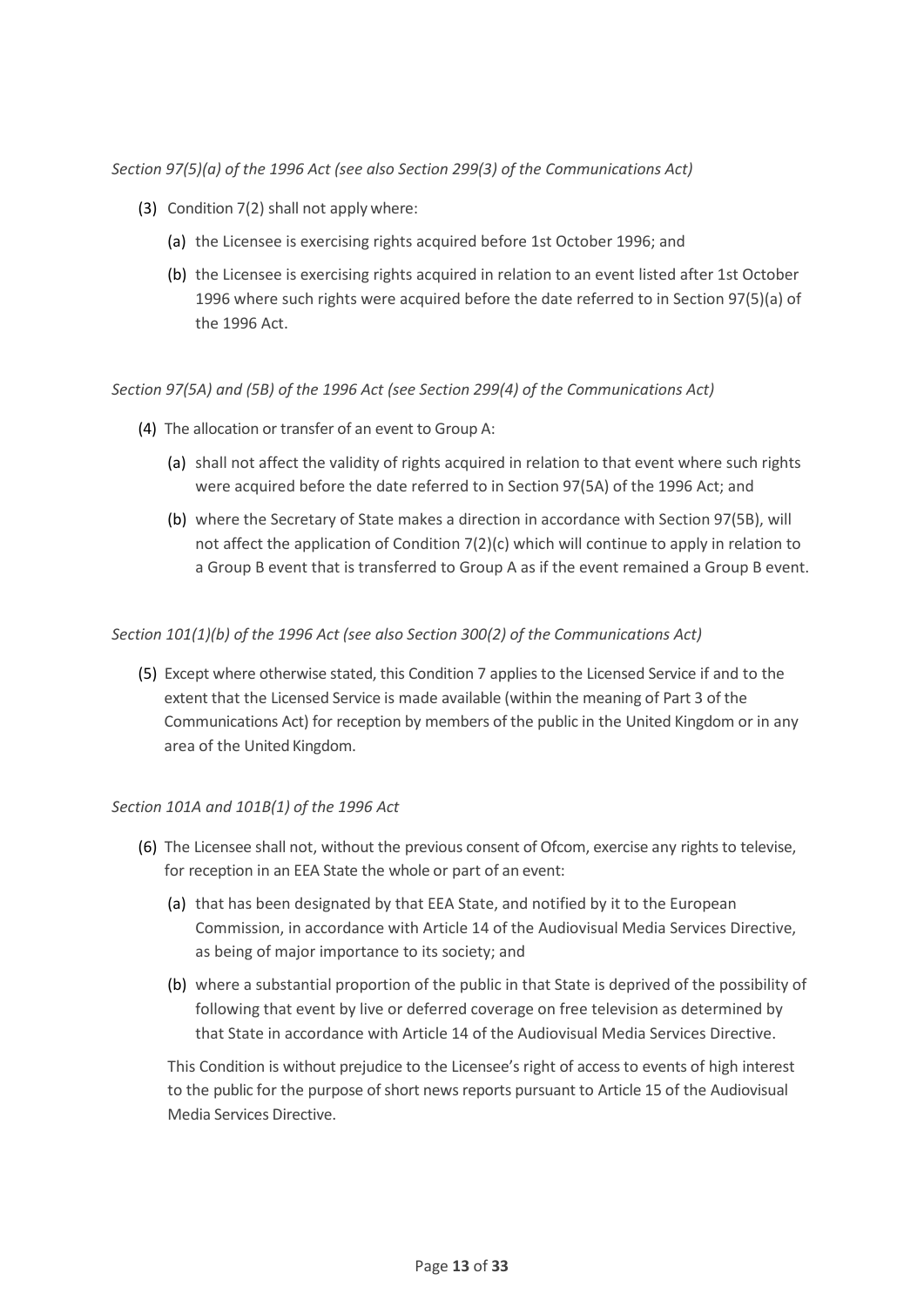#### *Section 101B(1A) of the 1996 Act*

- (6A) The Licensee shall not, without the previous consent of Ofcom, exercise any rights to televise, for reception in another ECTT Party the whole or part of an event:
	- (a) that has been designated by that other ECTT Party, and published by the Standing Committee of the European Convention on Transfrontier Television, in accordance with Article 9a of that treaty, as being of major importance to its society; and
	- (b) where a substantial proportion of the public in that Party is deprived of the possibility of following that event by live or deferred coverage on free television, as determined by that Party in accordance with any guidelines issued by the Standing Committee of the European Convention on Transfrontier Television.

This Condition is without prejudice to the Licensee's right to broadcast short reports of events of high interest to the public pursuant to Article 9 of the European Convention on Transfrontier Television.

*Section 104ZA of the 1996 Act (see Section 302(1) of the Communications Act) and Section 104(1) of the 1996 Act (see also Section 301(1) of the Communications Act)*

- (7) For the purposes of this Condition 7:
	- (a) the circumstances in which the televising of listed events generally, or of a particular listed event, is, or is not, to be treated as live for the purposes of Part IV of the 1996 Act shall be determined in accordance with the regulations referred to in Condition 7(2)(c)(ii) above;
	- (b) what is (whether generally or in relation to particular circumstances) to be taken to represent the provision of adequate alternative coverage shall be determined in accordance with the regulations referred to in Condition 7(2)(c)(ii) above;
	- (c) guidance as to the matters which Ofcom will take into account in determining:
		- (i) whether to give or revoke their consent for the purposes of Condition 7(1) and 7(6); and
		- (ii) whether to take action pursuant to Condition 27(4)(a) or 27(4)(b) in circumstances where the Licensee fails to comply with Conditions 7(2) or 7(6), shall be provided in the Code on Sports and Other Listed and Designated Events.
- (8) The Licensee shall supply to Ofcom such information as Ofcom may reasonably require to determine the Licensee's compliance with this Condition 7 and for the purposes of determination made by it pursuant to Section 102 or Section 103 of the 1996 Act;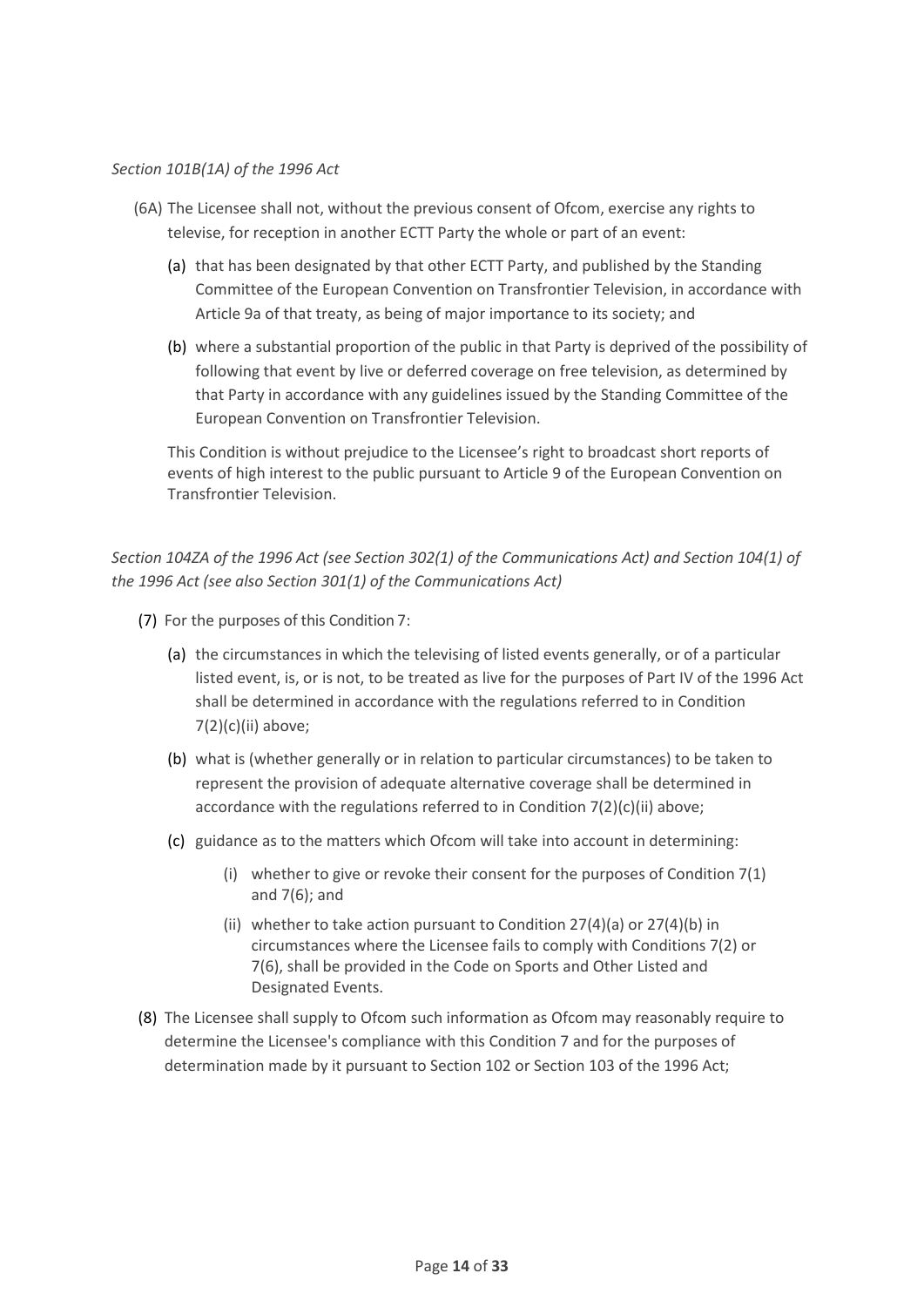#### <span id="page-14-0"></span>*8. Advertising and sponsorship standards and requirements*

#### *Section 322 of the Communications Act*

- (1) The Licensee shall comply with all directions, whether general or specific and/or qualified or unqualified, given to them by Ofcom with respect to:
	- (a) the maximum amount of time to be given over to advertisements in any hour or other period;
	- (b) the minimum interval which must elapse between any two periods given over to advertisements;
	- (c) the number of such periods to be allowed in any programme or in any hour or day; and
	- (d) the exclusion of advertisements from a specified part of the Licensed Service;

which directions may make different provision for different parts of the day, different parts of the week, different types of programmes or for other differing circumstances.

#### *Sections 325(4) and (5) and 321(4) of the Communications Act*

- (2) The Licensee shall comply with all directions given to them by Ofcom with regard to advertisements or methods of advertising or sponsorship, including directions with respect to:
	- (a) the exclusion from the Licensed Service of a particular advertisement, or its exclusion in particular circumstances;
	- (b) the descriptions of advertisements and methods of advertising to be excluded from the Licensed Service (whether generally or in particular circumstances); and
	- (c) the forms and methods of sponsorship to be excluded from the Licensed Service (whether generally or in particular circumstances);

#### *Section 121 to 123 and 321(4) of the Communications Act*

(3) The Licensee shall ensure that the provisions of the code approved by Ofcom for regulating the provision of premium rate services, or in the absence of such a code, the terms of any such order made by Ofcom for such purposes, are observed in the provision of the Licensed Service.

#### *Section 321(1) and 321(4) of the Communications Act*

(4) The Licensee shall ensure that the provisions of the Standards Code set to secure the objectives in Section 319(2)(a) and (g) to (j) of the Communications Act and relating to standards and practice in advertising and sponsorship of programmes and any prohibitions of advertisements and forms and methods of advertising or sponsorship of programmes are observed in the provision of the Licensed Service.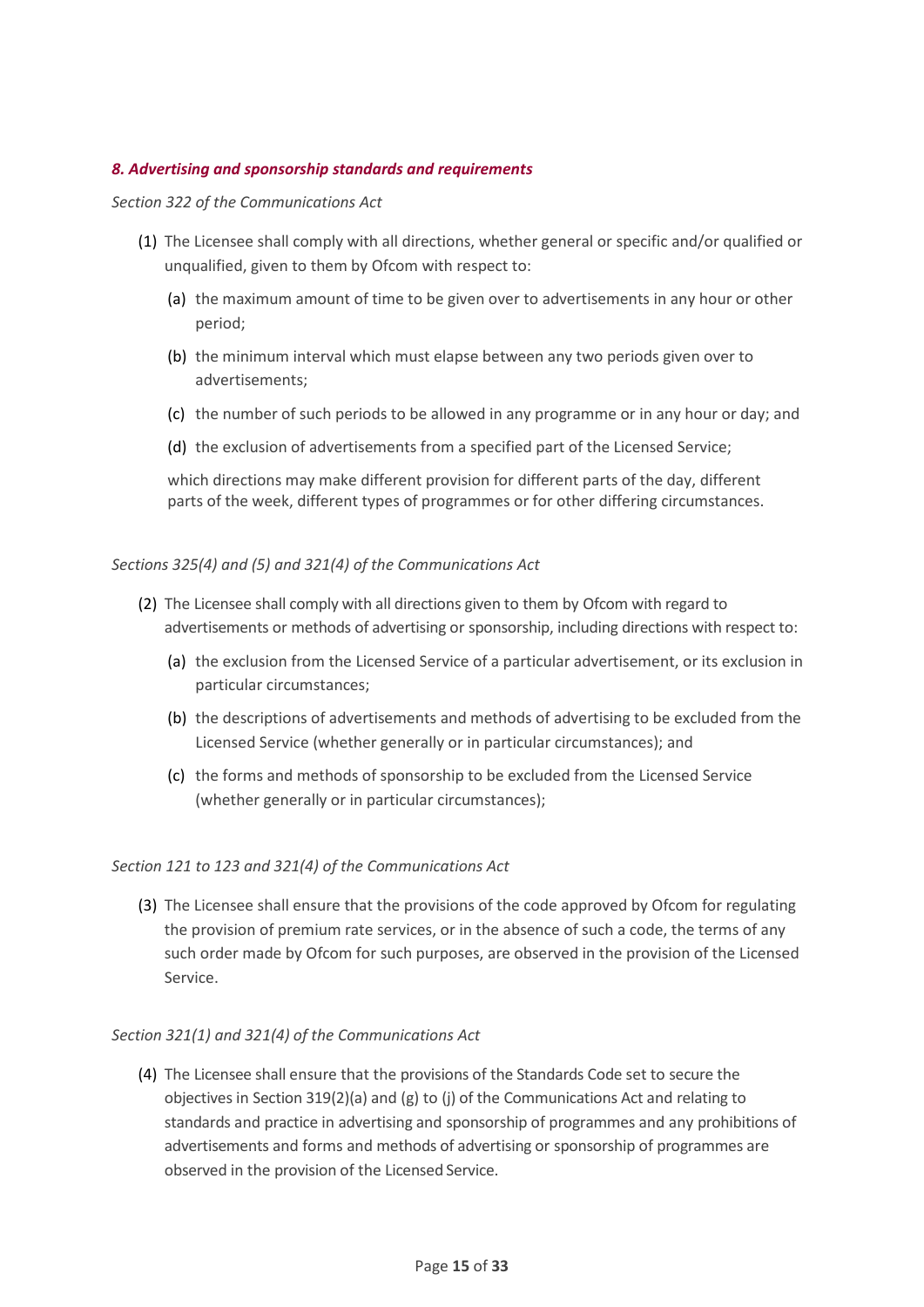#### *Section 321(4) of the Communications Act*

(5) The Licensee shall supply to Ofcom details, in whatever form and within such period as Ofcom may reasonably require, of any particular advertisement or any class of advertisement specified by Ofcom or any sponsored programme which Ofcom shall from time to time request.

#### <span id="page-15-0"></span>*9. Subtitling, signing and audio-description*

*Section 307(1) of the Communications Act and Section 303(12)(d) of the Communications Act*

- (1) The Licensee shall ensure that the provisions of the Code on Subtitling, Signing and Audio-Description are observed in the provision of the Licensed Service.
- (2) This Condition shall not apply if the Licensed Service is an EPG or to any EPG included in the Licensed Service.

#### <span id="page-15-1"></span>*10. Electronic Programme Guides*

#### *Section 311(1) of the Communications Act*

(1) To the extent that the Licensed Service consists in or includes an EPG the Licensee shall ensure that the provisions of the Code on Electronic Programme Guides are observed in the provision of the Licensed Service.

#### *Section 235(8) of the Communications Act*

- (2) To the extent that the Licensed Service consists in or includes a Regulated EPG, the Licensee shall secure that the only television programme services that are listed or promoted by, or which can be accessed through, the guide are television programme services that:
	- (a) are provided by or under a broadcasting licence granted by Ofcom; or
	- (b) do not fall, in pursuance of section 211(1) of the Communications Act, to be regulated by Ofcom.

#### <span id="page-15-2"></span>*11. Retention and production of recordings*

*Section 325(1) and (2) of the Communications Act*

(1) The Licensee shall adopt procedures acceptable to Ofcom for the retention and production of recordings of the Licensed Service's broadcast output in sound and vision. If the Licensed Service is an EPG, it may instead adopt procedures acceptable to Ofcom for the retention and production of the information contained in the EPG in human-readable form. The EPG data should be clearly visible as well as the relevant channel, time, date and region.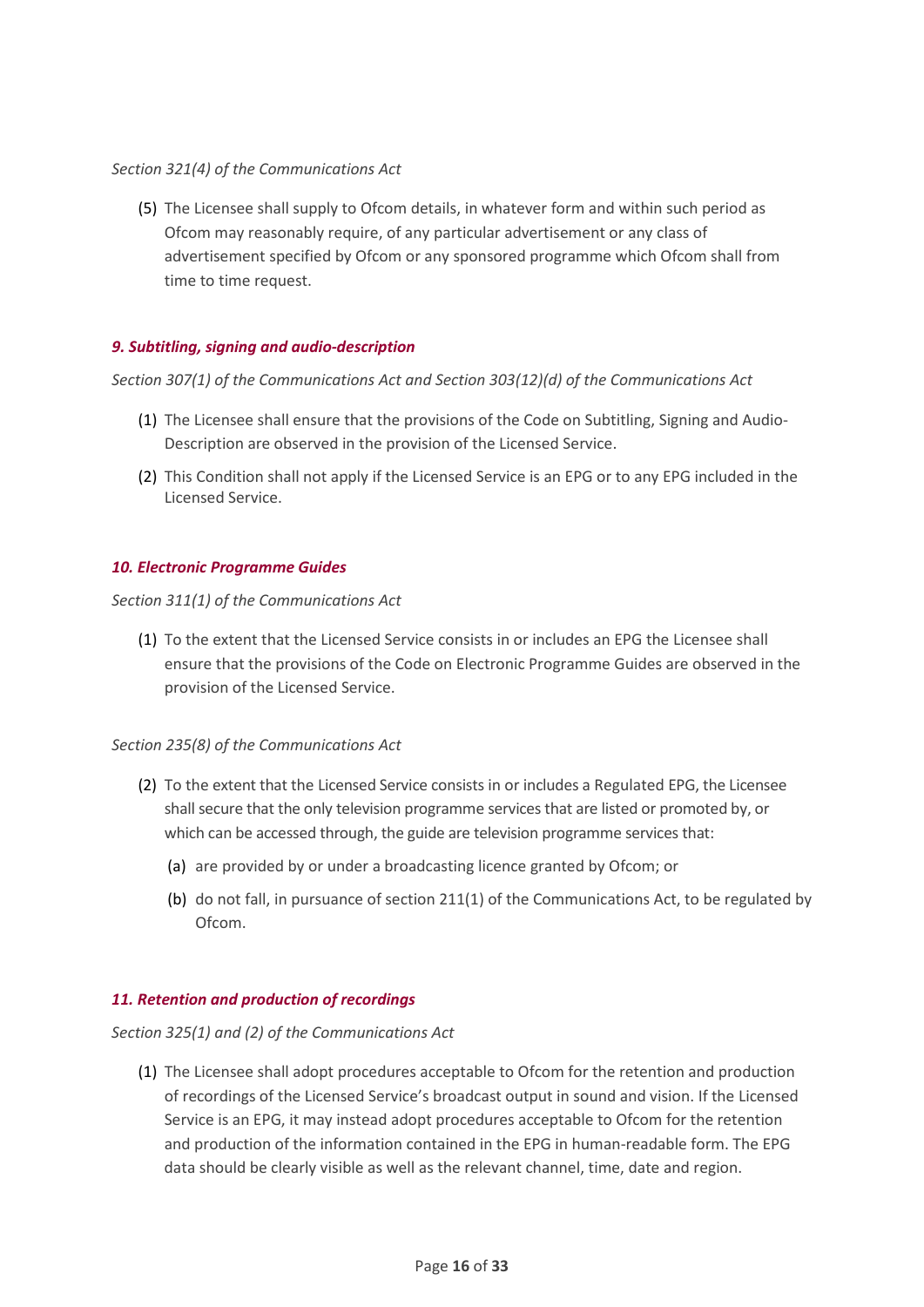#### *Section 334(1) of the Communications Act*

- (2) In particular, the Licensee shall:
	- (a) make and retain or arrange for the retention of a recording in sound and vision of every programme included in the Licensed Service for a period of 60 days from the date of its inclusion therein. If the Licensed Service is an EPG, it may instead make and retain or arrange for the retention of the information contained in the EPG in human-readable form for the same period;
	- (b) at the request of Ofcom forthwith produce to Ofcom any such recording or information for examination or reproduction; and
	- (c) at the request of Ofcom forthwith produce to Ofcom any script or transcript of a programme included in the Licensed Service which they are able to produce to it.

#### <span id="page-16-0"></span>*12. General provision of information to Ofcom*

*Section 4(1)(c), 5(1)(a) and 19 of the 1990 Act Section 143(5) of the 1996 Act* 

- (1) The Licensee shall furnish to Ofcom in such manner and at such times as Ofcom may reasonably require such documents, accounts, returns, estimates, reports, notices or other information as Ofcom may require for the purpose of exercising the functions assigned to it by or under the 1990 Act, the 1996 Act, or the Communications Act and in particular (but without prejudice to the generality of the foregoing):
	- (a) a declaration as to its corporate structure (or the equivalent if the Licensee is not a body corporate) in such form and at such times as Ofcom shall specify; and
	- (b) such information as Ofcom may reasonably require from time to time for the purposes of determining whether the Licensee on any ground is a disqualified person by virtue of any of the provisions in Section 143(5) of the 1996 Act and/or Schedule 2 to the 1990 Act or contravenes requirements imposed by or under Schedule 14 of the Communications Act; and
	- (c) annual statements of their qualifying revenue in respect of each entire accounting period of them in such form as Ofcom shall require.

## <span id="page-16-1"></span>*13. Notifications to Ofcom*

*Section 5(5) of the 1990 Act*

- (1) The Licensee shall inform Ofcom forthwith in writing if:
	- (a) the Licensee becomes aware that any order is made or any resolution is passed or other action is taken for the dissolution, termination of existence, liquidation (whether compulsory or voluntary), or winding up of the Licensee (otherwise than for the purpose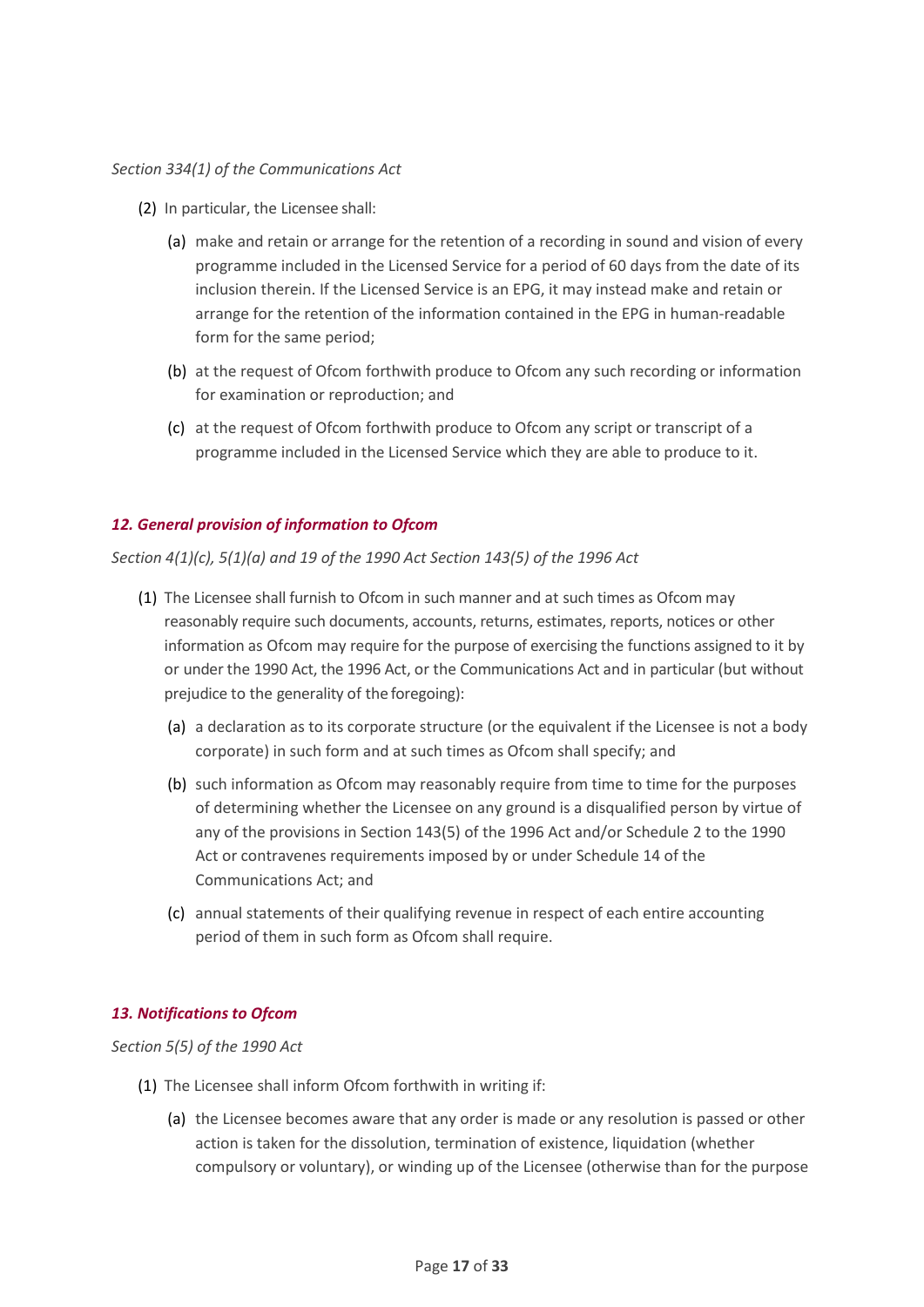of reconstruction or amalgamation made whilst the Licensee is solvent and previously approved in writing by Ofcom in accordance with Condition 16 below) or a liquidator, trustee, receiver, administrative receiver, administrator, manager or similar officer is appointed in respect of the Licensee, or in respect of all or any part of their assets; or

- (b) the Licensee makes or proposes to enter into any scheme of compromise or arrangement with their creditors, save for the purposes of amalgamation or reconstruction whilst the Licensee is solvent; or
- (c) the Licensee permits an execution to be levied against their assets and/or chattels and allows such execution to remain outstanding for more than 14 days; or
- (d) the Licensee becomes aware that any person having control of the Licensee does or is subject to any of the events specified in Condition 13(1)(a) to (c) above; or
- (e) anything analogous to or having a substantially similar effect to any of the events specified in Condition 13(1)(a) to (d) above occurs under the laws of any applicable jurisdiction.

#### *Sections 3(6) and (7) and 4(1)(c) of the 1990 Act*

- (2) The Licensee shall inform Ofcom when final judgment is awarded against them in any court proceedings brought against them in respect of the inclusion in the Licensed Service of any defamatory, seditious, blasphemous or obscene matter or any matter which constitutes an injurious falsehood or slander of title or any tort or an infringement of any copyright, moral right, right in a performance, design right, registered design, service mark, trademark, letters patent or other similar monopoly right or a contravention of the provisions of the Official Secret Acts or of any statutory enactment or regulation for the time being in force or a criminal offence or contempt of Court or breach of Parliamentary privilege.
- (3) The Licensee shall inform Ofcom if they or any individual having control over them within the meaning of paragraph 1(3), Part I of Schedule 2 to the 1990 Act, is sentenced to a term of imprisonment (including a suspended term) on conviction of a criminal offence.

## *Section 235(7) of the Communications Act (inserted by Article 3 of the Television Licensable Content Services Order 2006 (SI 2006/2131))*

- (4) The Licensee shall:
	- (a) on entering into any agreement with the provider of a radio multiplex service for the Licensed Service to be broadcast by means of that radio multiplex service, notify Ofcom in such form and manner as Ofcom may from time to time require:
		- (i) of the identity of the radio multiplex service;
		- (ii) of the period during which the service will be provided; and
		- (iii) where under the agreement they will be entitled to the use of a specified amount of digital capacity, of that amount;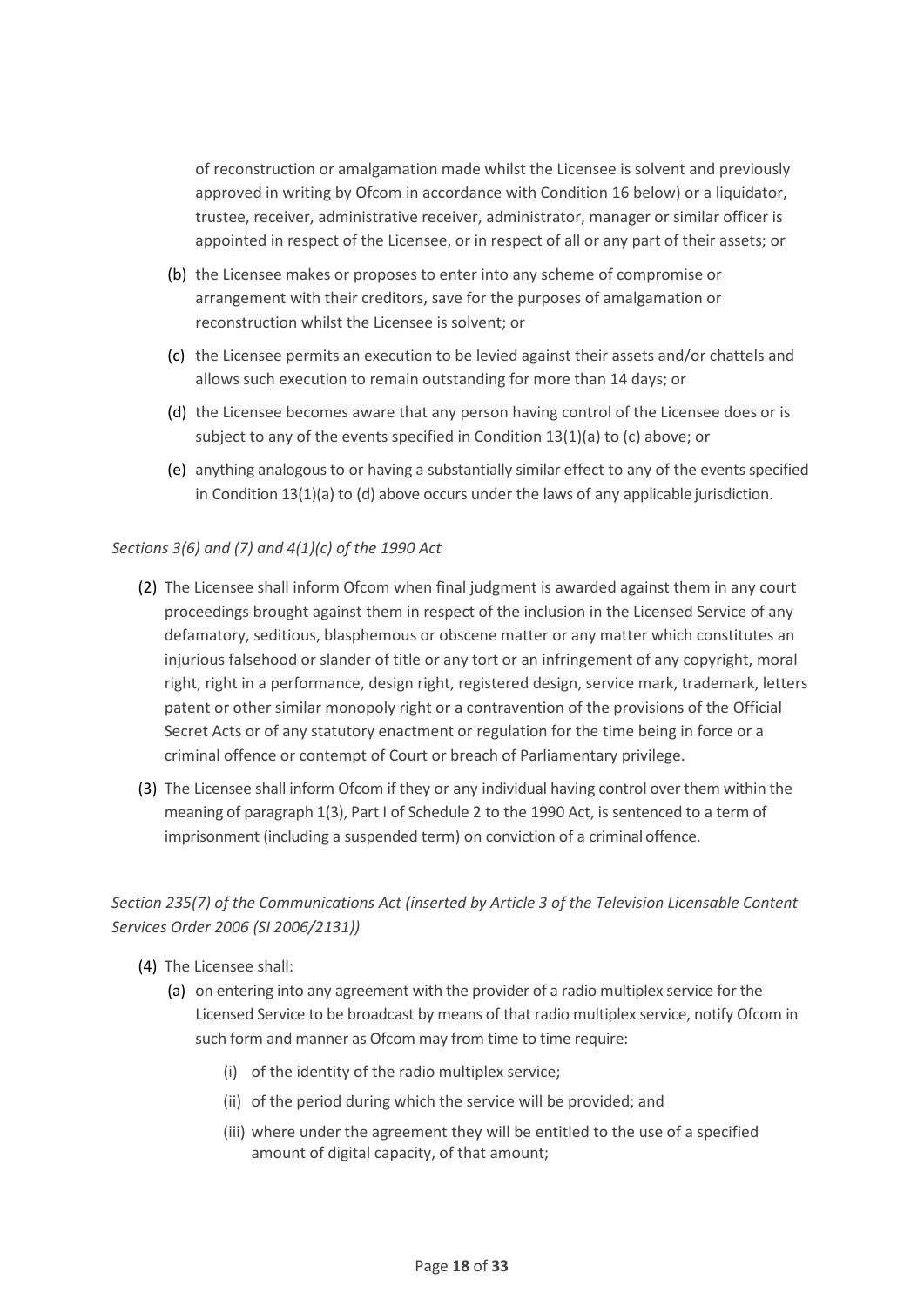- (b) when any such agreement is varied so far as it relates to any of the matters mentioned in Condition 13(4)(a), notify Ofcom of the variation so far as relating to those matters; and
- (c) where the Licensee is providing the Licensed Service to the provider of a radio multiplex service in accordance with such an agreement as is mentioned in Condition 13(4)(a) above but intends to cease doing so, to notify Ofcom of that fact and the date on which they intend to cease doing so.

#### *Article 1(3)(b) of the Audiovisual Media Services Directive*

- (5) The Licensee shall notify Ofcom of any change that may affect the criteria under which the Licensed Service falls under the jurisdiction of the UK as soon as reasonably practicable.
- (6) The Licensee shall notify Ofcom if there is a change in the persons having control over the Licensee within the meaning of Schedule 2, Part I paragraph 1(3) of the 1990 Act.

In particular (but without prejudice to the generality of the foregoing) the Licensee shall notify Ofcom as soon as reasonably practicable:

- (a) of any changes to persons that hold a 'majority interest' in the Licensee;
- (b) of any changes to persons who exercise 'de facto' control over the Licensee; and
- (c) if any person in control of the Licensee enters into a 'control arrangement'.
- (7) For the purposes of Condition 13(6)(a) to (c):
	- (a) a person holds a 'majority interest' where they hold, or are beneficially entitled to, more than 50 per cent of the equity share capital, or possess more than 50 per cent of the voting power in the company;
	- (b) a person can exercise 'de facto control' where they do not have a majority interest, but are regarded as controlling a company where it is reasonable, having regard to all the circumstances, to expect that they would (if they chose to) be able in most cases or in significant respects, by whatever means and whether directly or indirectly, to achieve the result that affairs of the body are conducted in accordance with their wishes;
	- (c) a person in control of the Licensee enters into a 'control arrangement' where they hold, or are beneficially entitled to, 50 per cent of the company's equity share capital, or possess 50 per cent of the voting power in the company, and have an arrangement with any other participant in the company as to how any voting power possessed by either of them is to be exercised or not. 'Arrangement' includes any agreement or arrangement whether or not it is, or is intended to be, legally enforceable; and
	- (d) a person shall be treated—
		- (i) as holding, or being beneficially entitled to, any equity share capital which is held by a body corporate which they control or to which such a body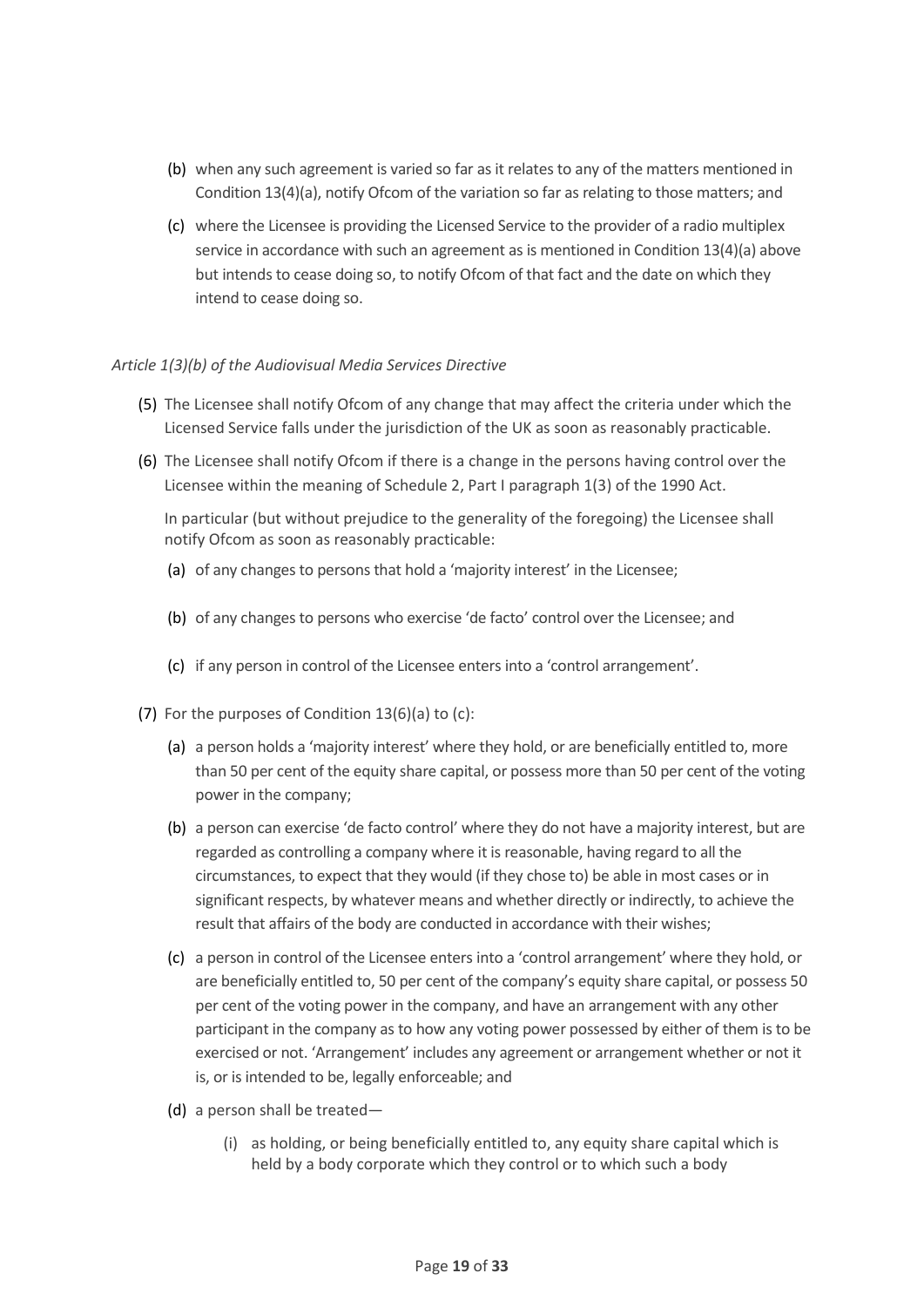corporate is beneficially entitled, and

(ii) as possessing any voting power possessed by such a body corporate.

#### <span id="page-19-0"></span>*14. Fair and effective competition*

*Section 316 of the Communications Act*

- (1) The Licensee shall:
	- (a) not enter into or maintain any arrangement, or engage in any practice, which is prejudicial to fair and effective competition in the provision of licensed services or of connected services; and
	- (b) comply with any code or guidance for the time being approved by Ofcom for the purpose of ensuring fair and effective competition in the provision of licensed services or of connected services; and
	- (c) comply with any direction given by Ofcom to the Licensee for that purpose.
- (2) In this Condition 14 "**connected services**" and "**licensed service**" have the meanings given to them in Section 316(4) of the Communications Act.

#### <span id="page-19-1"></span>*15. Compliance with ownership restrictions*

#### *Section 5(1) and (2) of the 1990 Act*

- (1) The Licensee shall comply in all respects with the restrictions and requirements imposed on them by or under Schedule 2 to the 1990 Act and Schedule 14 to the Communications Act to the extent that such requirements apply to them.
- (2) The Licensee shall comply with any direction of Ofcom requiring them to take, or arrange for the taking of, any steps specified by Ofcom for the purposes of complying with the requirements referred to in Condition 15(1) above.
- (3) The Licensee shall inform Ofcom of any circumstances or events which would give rise to a breach of the Licensee's obligations imposed on them by or under Schedule 2 to the 1990 Act or a contravention of the requirements imposed by or under Schedule 14 to the Communications Act immediately upon becoming aware of such circumstances or events.

## <span id="page-19-2"></span>*16. Transferability of the Licence*

*Sections 3(6) and (7) of the 1990 Act*

This Licence is not transferable except with the prior consent in writing of Ofcom. Without prejudice to the generality of the foregoing, such consent shall not be given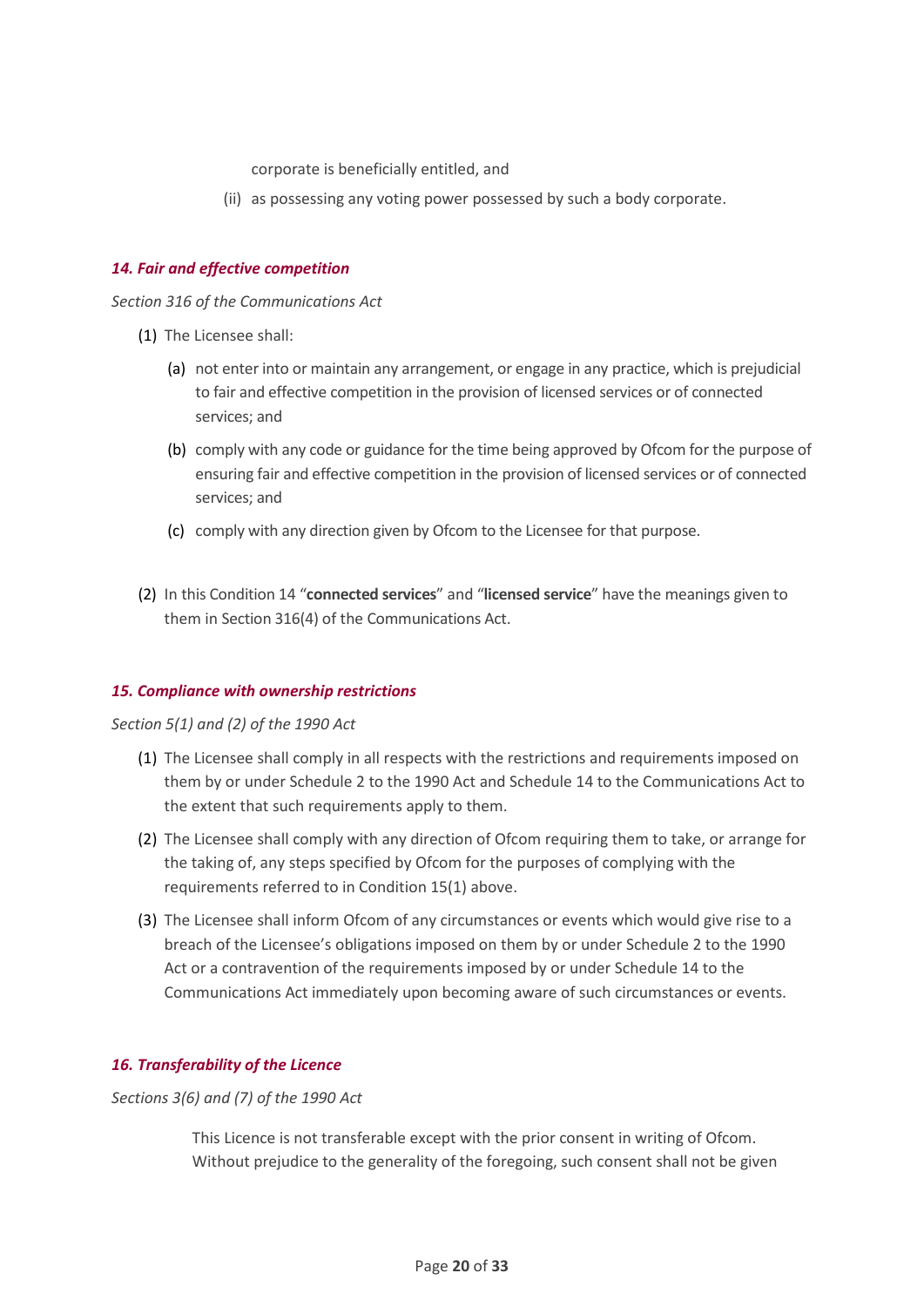unless Ofcom is satisfied that the person or persons to whom it is proposed to transfer the Licence would be in a position to comply with all of the Conditions.

## <span id="page-20-0"></span>*17. Compliance*

#### *Section 4(1)(a) and 4(2) of the 1990 Act and Sections 335 and 336 of the Communications Act*

(1) The Licensee shall comply with any direction given to them by Ofcom in respect of any matter, subject or thing which direction is in the opinion of Ofcom appropriate, having regard to any duties which are or may be imposed on it, or on the Licensee by or under the 1990 Act, the 1996 Act, the Communications Act or any relevant international obligations and all relevant codes and guidance.

*Section 4(1)(a), (c) and (d) of the 1990 Act, Sections 321(4), 325(1) and 335 of the Communications Act and Article 10 of the European Convention on Transfrontier Television* 

- (2) The Licensee shall adopt procedures and ensure that such procedures are observed by those involved in providing the Licensed Service for the purposes of ensuring that programmes included in the Licensed Service comply in all respects with the provisions of this Licence, the 1990 Act, the 1996 Act, the Communications Act, relevant international obligations and all relevant codes and guidance. The Licensee shall, without prejudice to the generality of the foregoing, ensure that:
	- (a) there are sufficient persons involved in providing the Licensed Service who are adequately versed in the requirements of this Licence, the 1990 Act, the 1996 Act, the Communications Act, relevant international obligations and all relevant codes and guidance and that such persons are able to ensure compliance with such requirements on a day to day basis;
	- (b) adequate arrangements exist for the immediate implementation of such general and specific directions as may from time to time be given to the Licensee by Ofcom;
	- (c) if Condition 6(B) applies, the requirements of the European Convention on Transfrontier Television are complied with where practicable, having regard to the provisions set out in Article 10 of the Treaty and any guidance issued and from time to time revised by Ofcom for the purpose of giving effect to those provisions;
	- (cc) the quotas set out in Articles 16(1) and (2), 17 and 18 of the Audiovisual Media Services Directive are complied with where practicable;
	- (d) adequate arrangements exist for the advance clearance of advertisements of such types and for such products as Ofcom shall determine; and
	- (e) that in each department of the Licensee where any of the procedures referred to in this Condition are to be implemented the member of staff responsible is of sufficient seniority to ensure immediate action and that issues relating to compliance may be brought where necessary directly before senior management for consideration.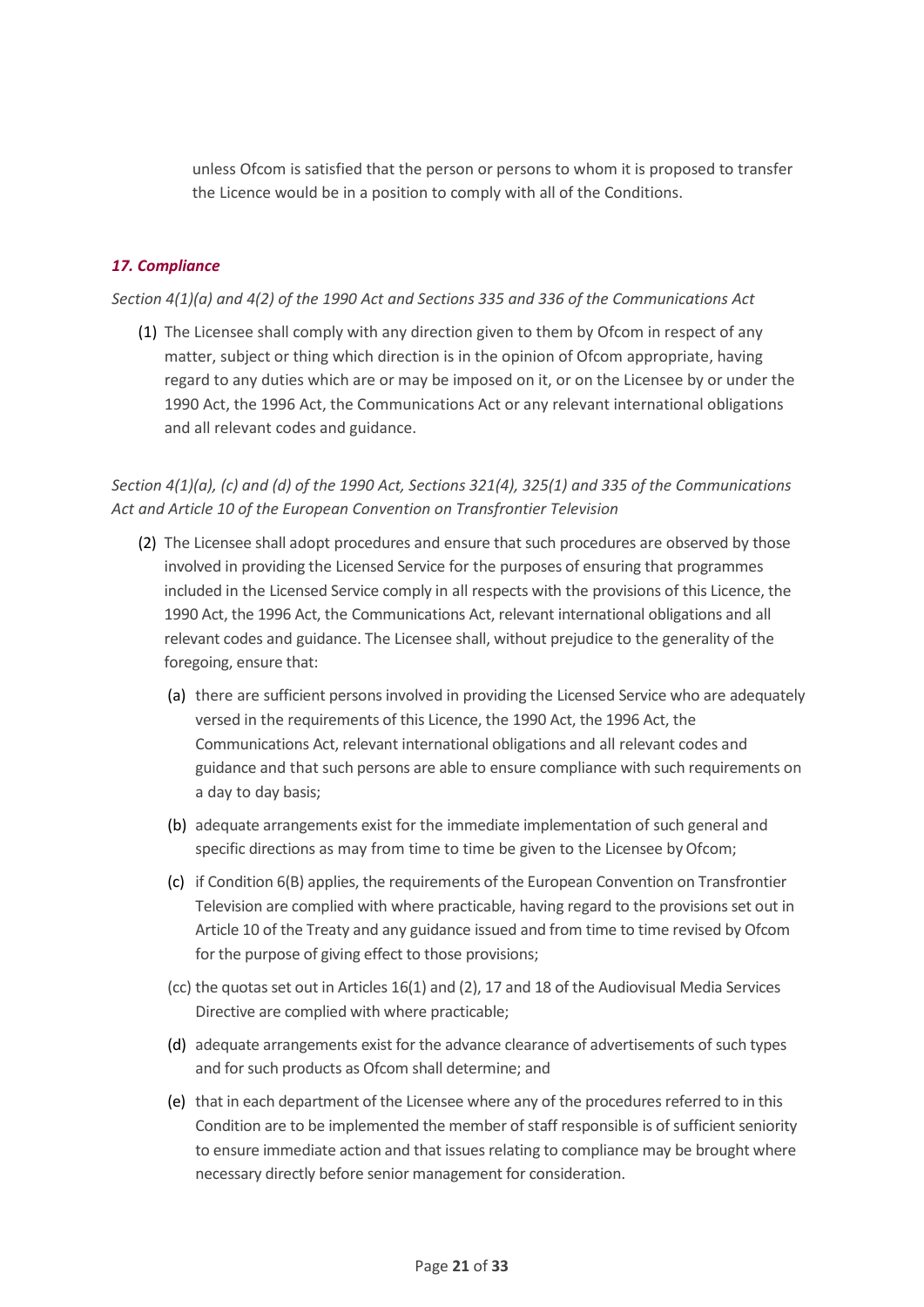(3) The Licensee shall supply Ofcom with details of the procedures (and of any revision of such procedures) adopted by them and required to be observed by those involved in providing the Licensed Service for the purposes of Condition 17(2) above.

#### *Section 335(4) of the Communications Act*

(4) For the purposes of this Condition and Section 335 of the Communications Act, all Conditions of this Licence that are included by virtue of Part 3, Chapter 4 (Regulatory provisions) of the Communications Act are in addition to and have effect subject to any Conditions included by virtue of Section 335 of the Communications Act (Conditions securing compliance with international obligations).

#### <span id="page-21-0"></span>*18. Government directions and representations*

#### *Sections 335 and 336 of the Communications Act*

- (1) The Licensee shall if so directed by Ofcom:
	- (a) include in the Licensed Service, at such times as may be specified to Ofcom by the Secretary of State or any other Minister of the Crown, such announcement as may be specified by a notice given pursuant to Section 336(1) of the Communications Act; or
	- (b) refrain from including in the programmes included in the Licensed Service any matter or description of matter specified to Ofcom by the Secretary of State by a notice given pursuant to Section 336(5) of the Communications Act.
- (2) The Licensee may when including an announcement in the Licensed Service in accordance with Condition  $18(1)(a)$  above indicate that the announcement is made in pursuance of a direction by Ofcom.
- (3) The Licensee shall comply with all relevant Conditions of this Licence and any directions given to them by Ofcom pursuant to a notification to Ofcom by the Secretary of State for the purpose of enabling Her Majesty's Government in the United Kingdom to give effect to any international obligations of the United Kingdom.
- (4) Where Ofcom:
	- (a) has given the Licensee a direction to the effect referred to in Condition 18(1)(b) above; or
	- (b) in consequence of the revocation by the Secretary of State of the notice giving rise to the issuing of such a direction, has revoked that direction or where such a notice has expired, the Licensee may include in the Licensed Service an announcement of the giving or revocation of the direction or of the expiration of the notice, as the case may be.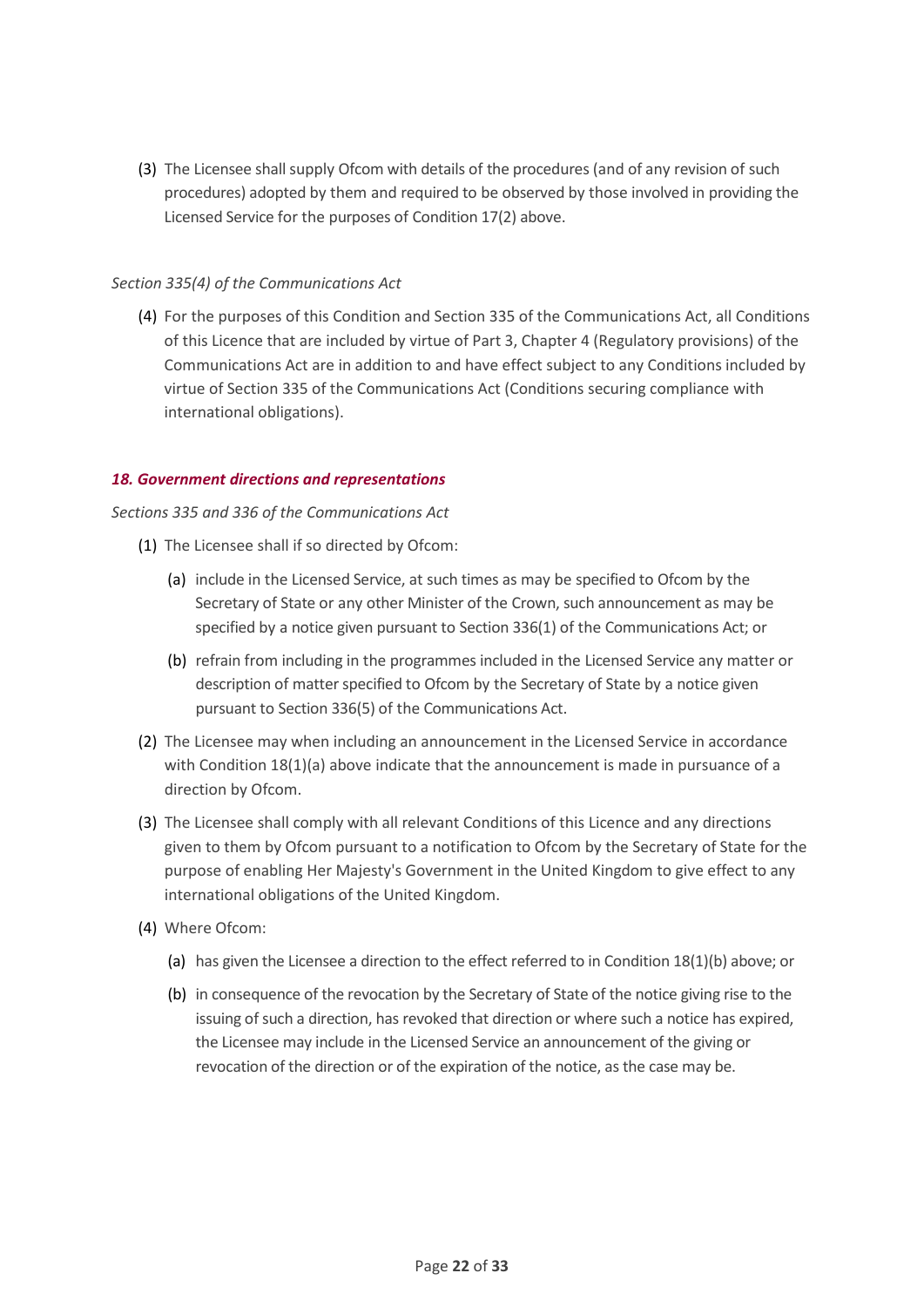#### <span id="page-22-0"></span>*19. Standards complaints*

#### *Sections 325(1)(b) and 321(1) of the Communications Act*

- (1) The Licensee shall ensure that procedures acceptable to Ofcom for the handling and resolution of Standards Complaints in respect of programmes included in the Licensed Service are established and maintained and shall ensure that such procedures are duly observed.
- (2) The Licensee shall for a period of at least 12 months keep a written record of any complaints referred to in Condition 19(1) above and a written record of any response given by the Licensee in relation to any such complaint and shall make such records available to Ofcom at such times as Ofcom may reasonably require.

#### <span id="page-22-1"></span>*20. Fairness and privacy complaints*

#### *Sections 115 and 119 of the 1996 Act (see also Section 327 of the Communications Act)*

- (1) The Licensee shall comply with such directions and requests for information as may be given to them by Ofcom following receipt by them from Ofcom of a copy of a fairness complaint that relates to the provision of the Licensed Service, and in particular the Licensee shall, if so requested:
	- (a) provide Ofcom with a recording in sound and vision of the programme, or any specified part of it, to which the complaint relates if and so far as such a recording is in their possession;
	- (b) make suitable arrangements for enabling the complainant to view any such recording, or any specified part of it, to which the complaint relates if and so far as such a recording is in their possession;
	- (c) provide Ofcom and the complainant with a transcript of so much of the programme, or any specified part of it, to which the complaint relates, as consisted of speech, if and so far as the Licensee is able to do so;
	- (d) provide Ofcom and the complainant with copies of any documents in the possession of the Licensee that are originals or copies of any correspondence between the Licensee and the person affected or the complainant in connection with the complaint;
	- (e) provide Ofcom with such other things that Ofcom may specify or describe and that appear to Ofcom to be relevant to its consideration of the complaint and to be in the possession of the Licensee;
	- (f) furnish to Ofcom and the complainant a written statement in answer to the complainant;
	- (g) attend Ofcom and assist it in its consideration of the complaint;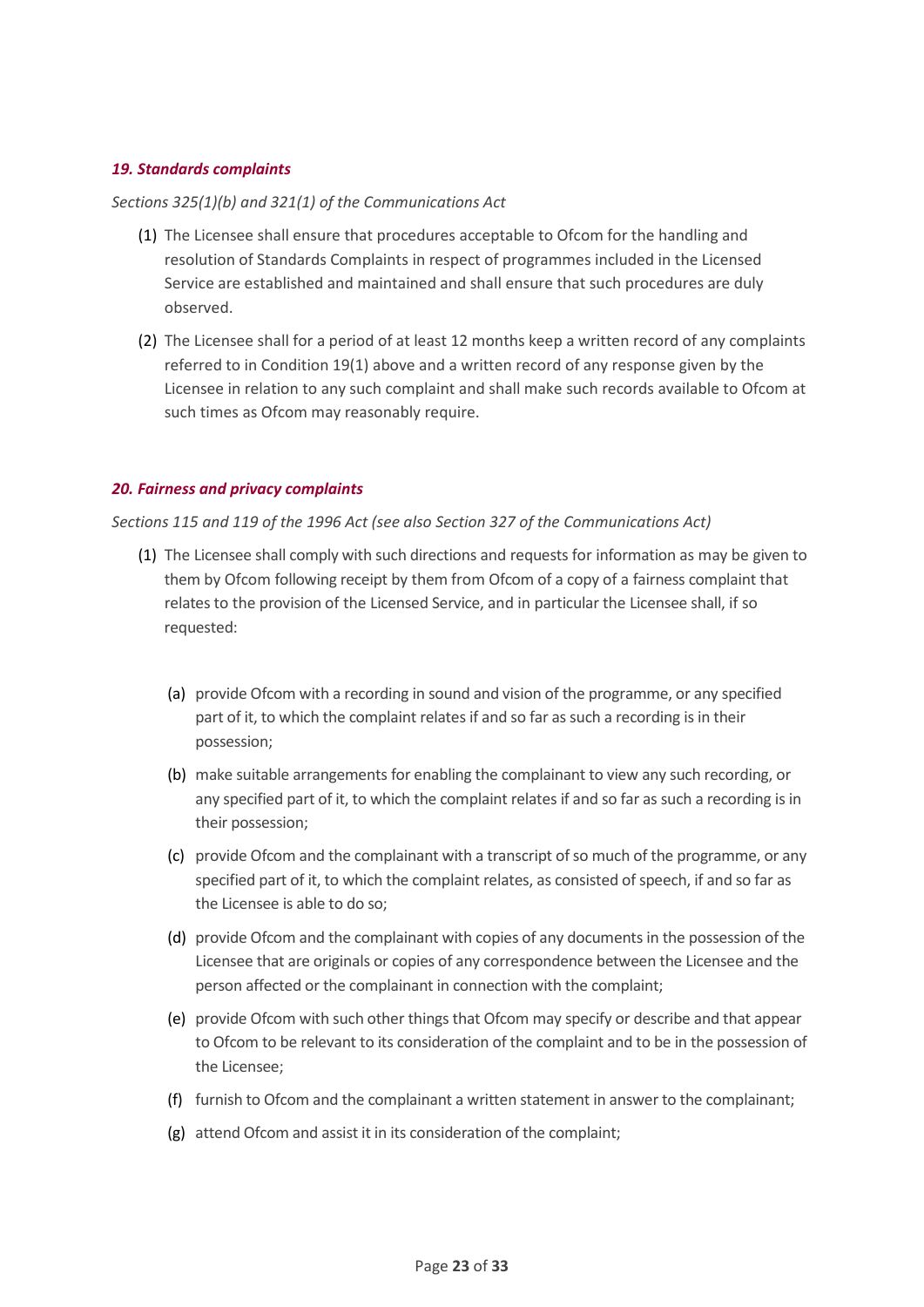(h) take such steps as they reasonably can to ensure compliance with any request made by Ofcom to any other person under Section 115(7) of the 1996 Act.

#### *Sections 119 and 120 of the 1996 Act (see also Section 327 of the Communications Act)*

- (2) The Licensee shall comply with such directions as may be given to them by Ofcom to publish, in such manner, and within such period as may be specified by Ofcom, in any direction given pursuant to Section 119(1) of the 1996 Act, a summary of any fairness complaint with regard to a programme included in the Licensed Service, together with Ofcom's findings on the fairness complaint or a summary of such findings. The form and content of any such summary shall be such as may be approved by Ofcom.
- (3) References in Condition 20(1) to the publication of any matter shall be references to the publication of that matter without its being accompanied by any observations made by a person other than Ofcom and relating to the fairness complaint.
- (4) Where Ofcom has given a direction under Section 119(1) in relation to a fairness complaint and either the Licensee and/or any other person responsible for the making or the provision of the relevant programme has or have taken any supplementary action (interpreted in accordance with Section 120(5) of the 1996 Act) the Licensee shall promptly send to Ofcom a report of that action.

#### *Section 326 of the Communications Act*

(5) The Licensee shall ensure that the provisions of the Fairness Code are observed in the provision of the Licensed Service and in relation to the programmes included in the Licensed Service.

#### <span id="page-23-0"></span>*21. Publicising Ofcom's functions*

#### *Section 328 of the Communications Act*

The Licensee shall comply with such directions as may be given to them by Ofcom to secure that:

- (a) the procedures which are established and maintained for handling and resolving complaints about the observance of standards as set out in Section 319 of the Communications Act; and
- (b) Ofcom's functions under Part V of the 1996 Act in relation to the Licensed Service the proper address, as the case may be;
- are brought to the attention of the public (whether by means of broadcasts or otherwise).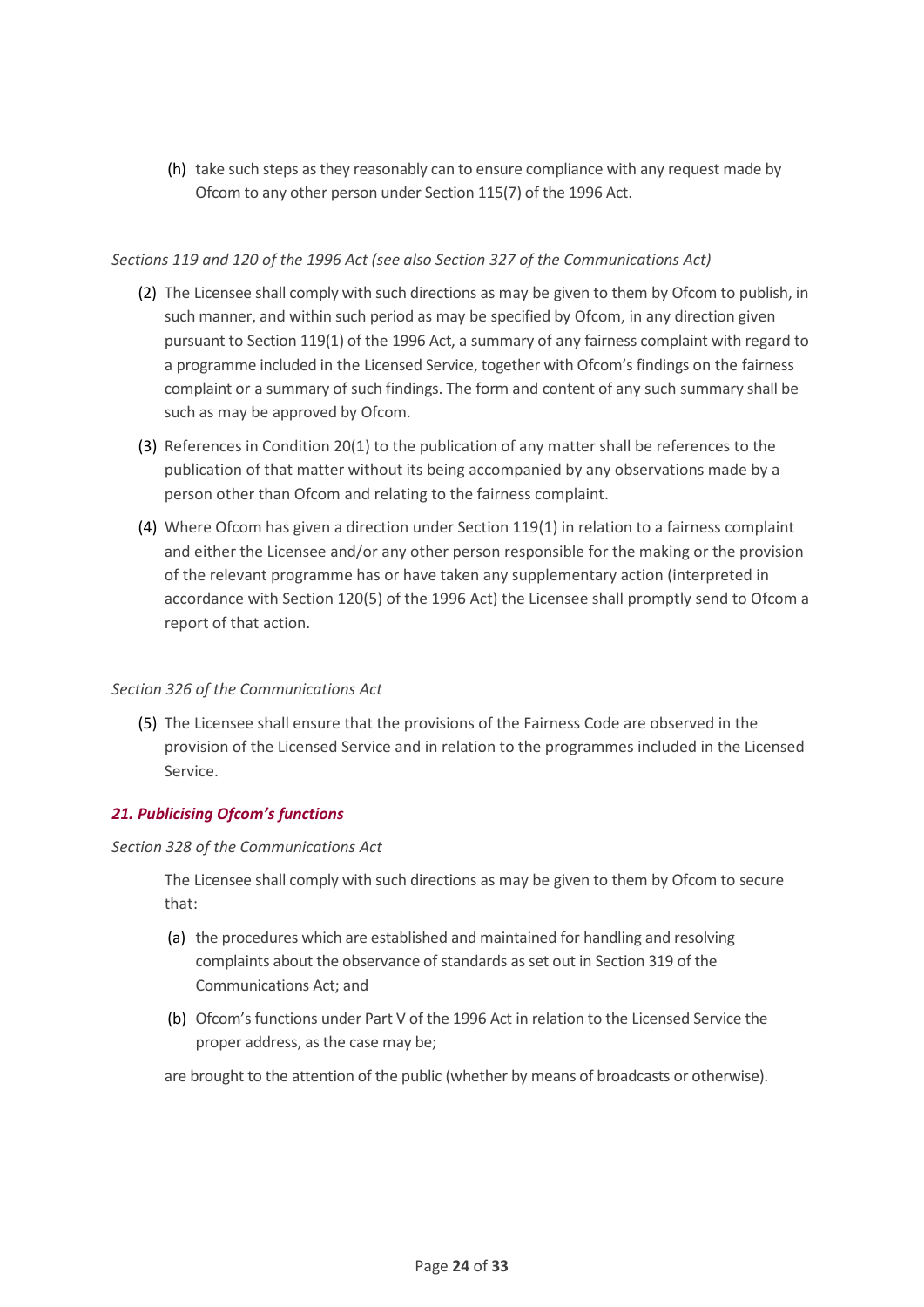#### <span id="page-24-0"></span>*22. Power of Ofcom to vary licence conditions*

#### *Section 3(4) of the 1990 Act*

Ofcom may by a notice served on the Licensee: vary the Licence in any respect provided that the Licensee has been given a reasonable opportunity to make representations to Ofcom concerning the proposed variation.

#### <span id="page-24-1"></span>*23. Notices and service*

#### *Section 394 of the Communications Act*

- (1) Any notification or document (as defined in Section 394(9) of the Communications Act) to be served, given or sent under or in relation to this Licence may be delivered to the party to be served or sent by first class post to them at their proper address (as defined in Section 394(7) of the Communications Act) or left at that address.
- (2) Any such notification or document shall be deemed to have been served:
	- (a) if so delivered or left, at the time of delivery or leaving; or
	- (b) if so posted, at 10.00 a.m. on the second business day after it was put into the post.
	- (3) In proving such service it shall be sufficient to prove that delivery was made or that the envelope containing such notification or document was properly addressed and posted as a prepaid first class letter or was left at the proper address, as the case may be.

#### *Section 395 of the Communications Act*

(4) Notices and documents may also be served or given by Ofcom on or to the Licensee and by the Licensee on or to Ofcom in electronic form subject to the requirements set out in Sections 395 and 396 of the Communications Act.

#### <span id="page-24-2"></span>*24. Surrender*

#### *Section 235(6) of the Communications Act*

The Licensee may by notice served on Ofcom and taking effect either from the time of service or on a date specified in the notice, surrender the Licence.

#### <span id="page-24-3"></span>*25. Equal opportunities and training*

*Section 337 of the Communications Act*

- (1) The Licensee shall make and from time to time shall review arrangements for:
	- (a) promoting, in relation to employment with the Licensee:
		- (i) equality of opportunity between men and women and between persons of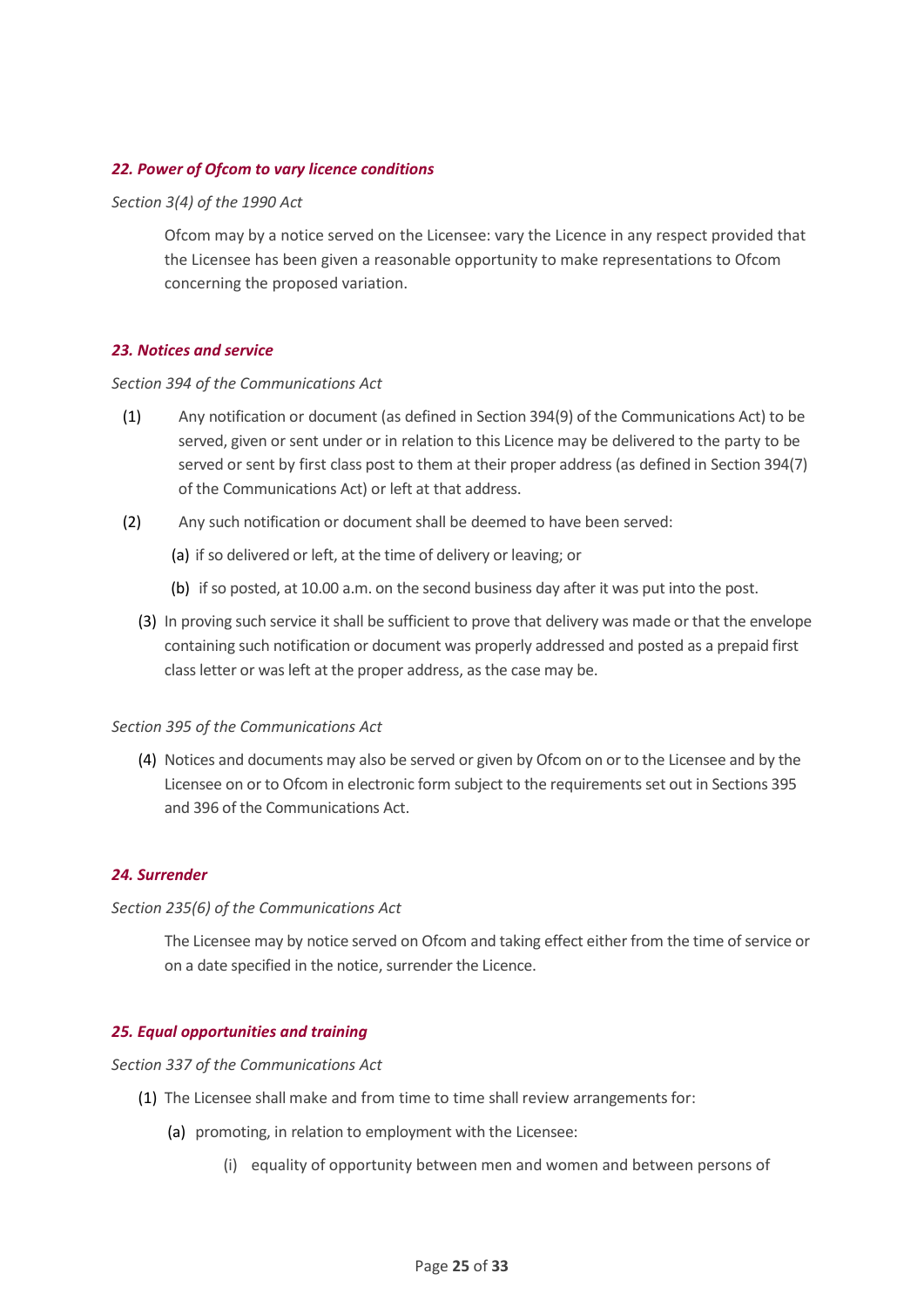different racial groups; and

- (ii) the equalisation of opportunities for disabled persons; and
- (b) training and retraining persons whom they employ in or in connection with the provision of the Licensed Service or the making of programmes for inclusion in the Licensed Service
- (2) The Licensee shall take appropriate steps to make those affected by the arrangements to be made in accordance with Condition 25(1) aware of them including publishing the arrangements in such manner as Ofcom may require.
- (3) In particular (but without limiting the generality of the foregoing), the Licensee shall from time to time (and at least annually) publish, in such manner as they consider appropriate, their observations on the current operation and effectiveness of the arrangements required by virtue of this Condition.
- (4) The Licensee shall, in making and reviewing the arrangements made in accordance with Condition 25(1), have regard to any relevant guidance published by Ofcom as revised from time to time.
- (5) This Condition 25 shall apply if the requirements of Sections 337(7) and (8) of the Communications Act are satisfied in the case of the Licensed Service.
- (6) Ofcom will treat the Licensee's obligations under Conditions 25(1) to (5) above as discharged where a member of a group of companies to which the Licensee belongs has discharged those obligations in relation to employment with the Licensee.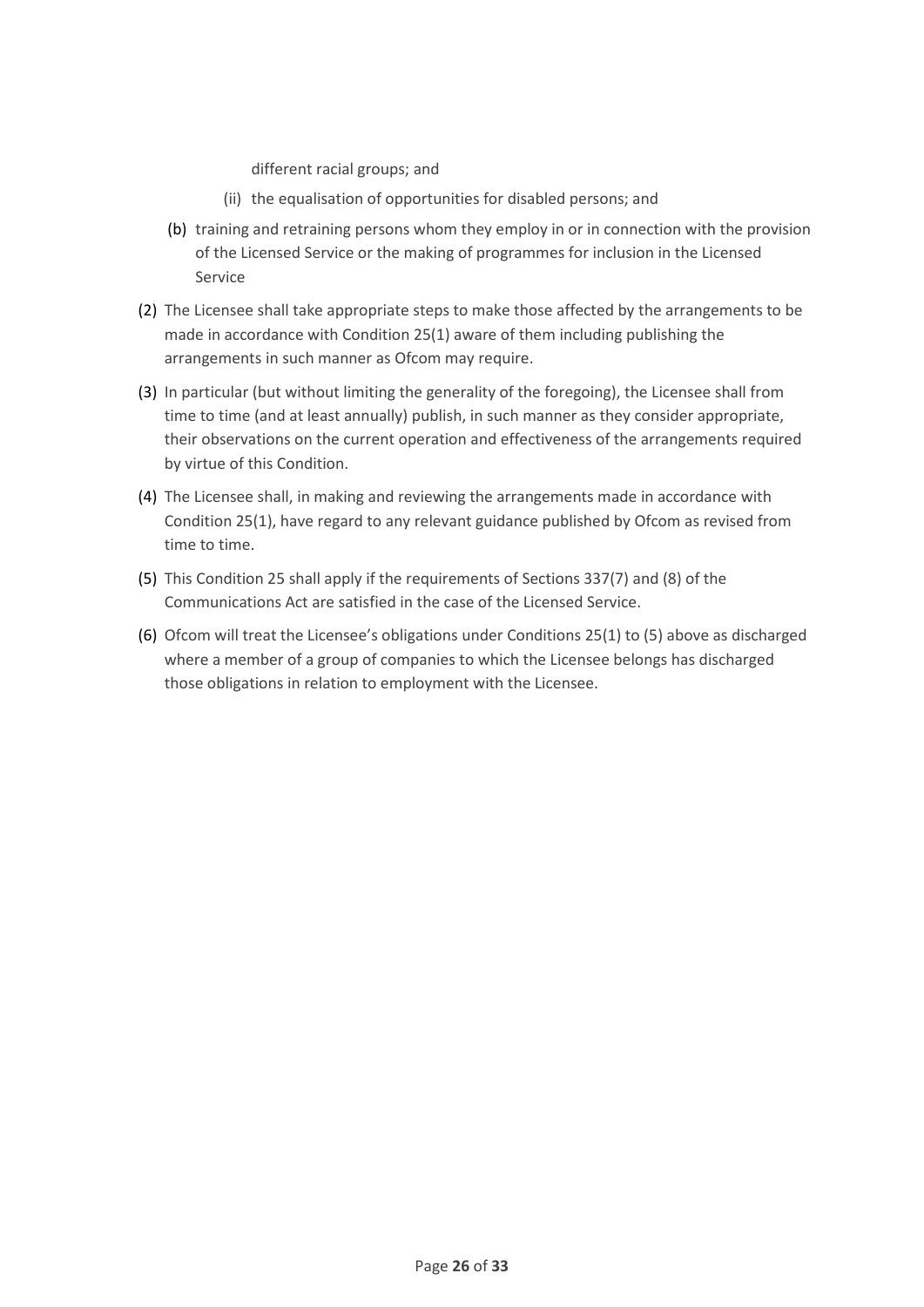## <span id="page-26-0"></span>PART 3: EXCEPTIONS AND LIMITATIONS ON LICENSEE'S OBLIGATIONS

## <span id="page-26-1"></span>*26. Force majeure*

## *Section 4(1)(d) of the 1990 Act*

The Licensee shall not be in any way responsible for any failure to comply with any Conditions of this Licence directly or indirectly caused by or arising from any circumstances beyond the reasonable control of the Licensee including (without limitation) war damage by the Queen's enemies, terrorism, riot, rebellion, civil commotion, interference by strike, lockout, sit-in, picket or other industrial dispute or action.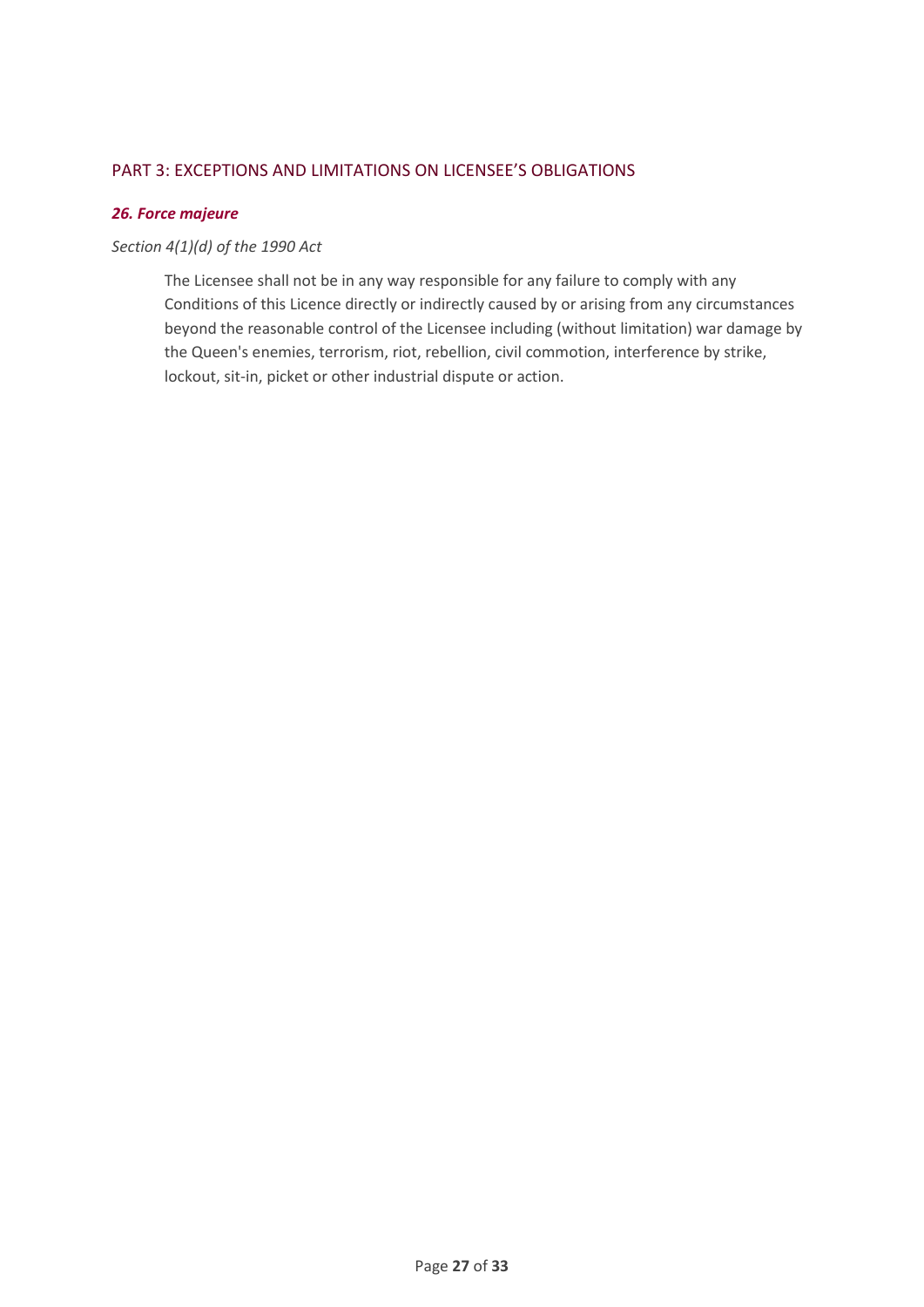## <span id="page-27-0"></span>PART 4: CONDITIONS RELATING TO ENFORCEMENT OF THE LICENCE

## <span id="page-27-1"></span>*27. Sanctions for breach of condition*

#### *Section 236 of the Communications Act*

(1)

- (a) If Ofcom is satisfied that the Licensee has contravened a Condition of the Licence and that contravention can be appropriately remedied by the inclusion in the Licensed Service of a correction or a statement of findings (or both) and Ofcom has given the Licensee a reasonable opportunity to make representations to it about the matters complained of, Ofcom may direct the Licensee to include in the Licensed Service a correction or statement of findings (or both) in such form, and at such time or times as Ofcom may determine.
- (b) The Licensee may, when including a correction or statement of findings (or both) in the Licensed Service in pursuance of a direction from Ofcom, announce that they are doing so in pursuance of such a direction.
- (2) The Licensee shall comply with any direction from Ofcom not to include in the Licensed Service on any future occasion any programme whose inclusion in the Licensed Service Ofcom is satisfied has involved a contravention by the Licensee of a Condition of this Licence.

## *Section 237 of the Communications Act*

(3)

- (a) If Ofcom is satisfied that the Licensee has contravened a Condition of the Licence or has failed to comply with any direction given by Ofcom under the Licence and it has given them a reasonable opportunity of making representations to it about the matters complained of, it may serve on the Licensee a notice requiring them to pay to Ofcom, within a specified period, a specified financial penalty.
- (b) The amount of any financial penalty imposed pursuant to Condition 27(3)(a) shall not exceed whichever is the greater of:
	- (i) £250,000; (or such other sum as the Secretary of State may by order specify under Section 237(9) of the Communications Act); and
	- (ii) 5 per cent. of the Licensee's qualifying revenue for its last complete accounting period (as determined in accordance with Section 19(2) to (6) of the 1990 Act and Part 1 of Schedule 7 to that Act) falling within the period for which the Licensee's licence has been in force (the **"relevant period"**).
- (c) Where any such penalty is imposed when the Licensee's first complete accounting period falling within the relevant period has not yet ended when the penalty is imposed, paragraphs (ii) above shall be construed as referring to 5 per cent. of the amount which Ofcom estimates to be the Licensee's qualifying revenue for that accounting period.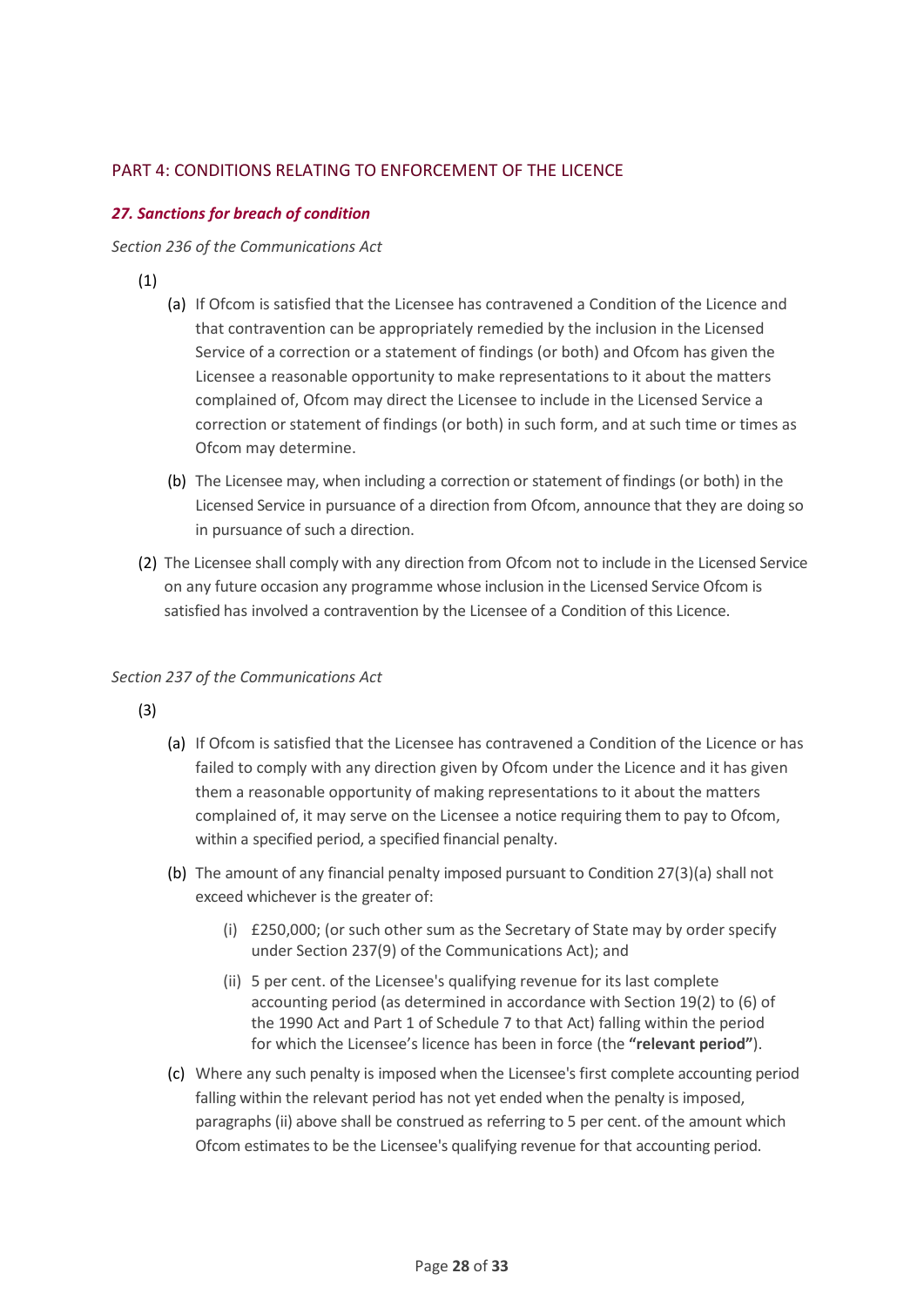(4)

- (a) If Ofcom:
	- (i) is satisfied that the Licensee has failed to comply with Condition 7(2) or Condition 7(6); and
	- (ii) is not satisfied that in all the circumstances it would be unreasonable to expect the Licensee to have complied with that Condition,

it may serve on the Licensee a notice requiring them to pay to Ofcom, within a specified period, a specified financial penalty.

- (b) If Ofcom is satisfied that, in connection withan application for consent under Condition 7(2) or Condition 7(6), the Licensee:
	- (i) has provided Ofcom with information which is false in a material particular, or
	- (ii) has withheld any material information with the intention of causing Ofcom to be misled,

it may serve on the Licensee a notice requiring them to pay to Ofcom, within a specified period, a specified financial penalty.

- (c) The amount of any financial penalty imposed pursuant to Condition 27(4)(a) or Condition 27(4)(b) shall not exceed the amount produced by multiplying the relevant consideration by the prescribed multiplier.
- (d) For the purpose of Condition 27(4)(c):

the **"relevant consideration"** means an amount determined by Ofcom as representing so much of any consideration paid by the Licensee as is attributable to the acquisition of the rights to televise the event in question; and

the **"prescribed multiplier"** means such number as the Secretary of State may from time to time by order prescribe under Section 102(4)(b) of the 1996 Act.

- (e) Where any such financial penalty is imposed pursuant to Condition 27(4), Ofcom shall not impose a further financial penalty under Condition 27(3) in respect of the same circumstances.
- (5) Any exercise by Ofcom of its powers under Condition 27(3) or Condition 27(4) shall be without prejudice to Ofcom's powers under Condition 27(1) and 27(2).
- (6) Prior to exercising its powers under Condition 27(4) in respect of a failure to comply with Condition 7(6), Ofcom shall consult such persons (who may include competent authorities in other EEA States) as appear to Ofcom to be appropriate.

#### <span id="page-28-0"></span>*28. Revocation*

*Section 238 of the Communications Act*

(1)

(a) If Ofcom is satisfied that the Licensee is in contravention of a Condition of the Licence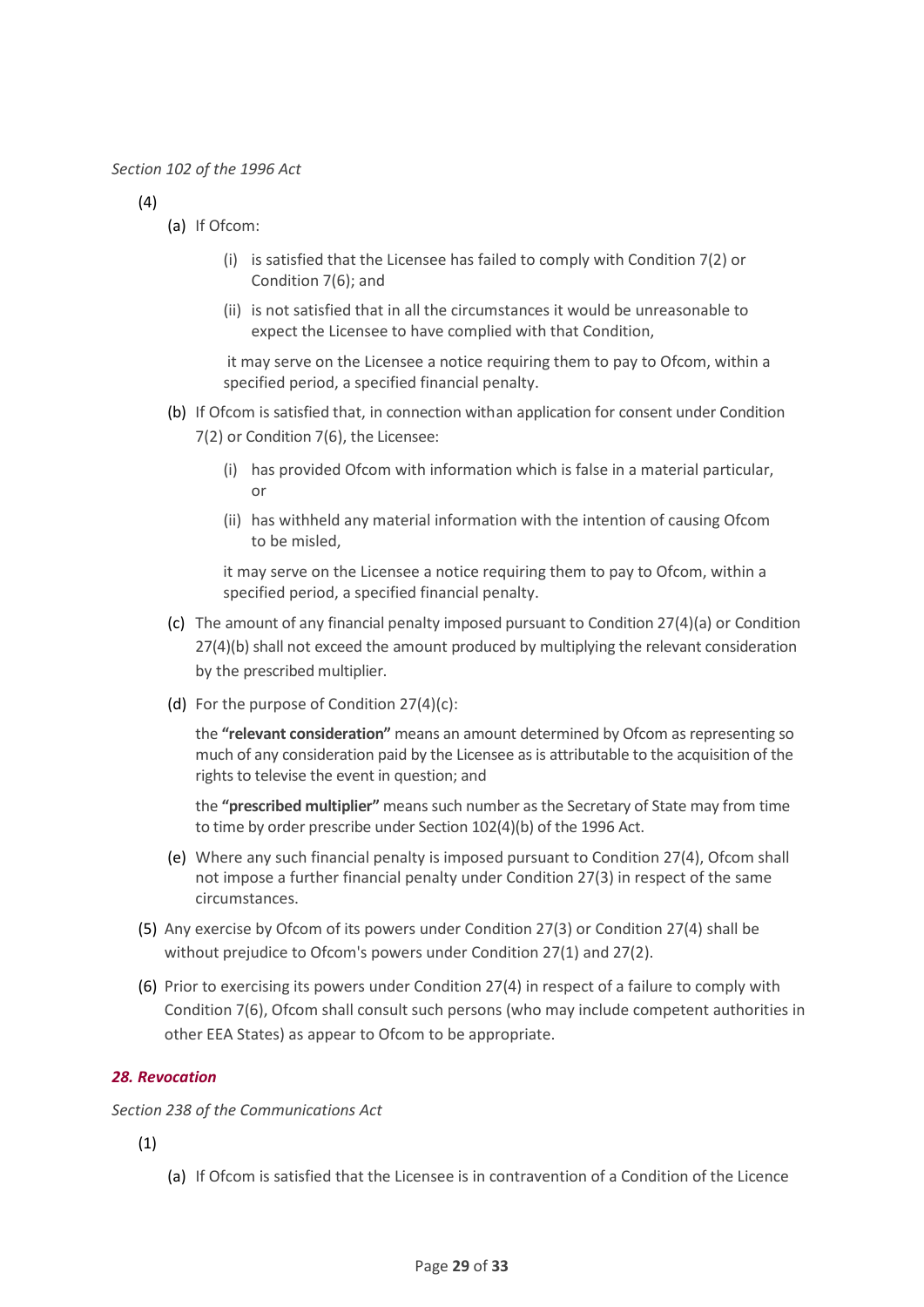or is failing to comply with any direction given by Ofcom such that, if that contravention or failure were not remedied, it would justify the revocation of the Licence, Ofcom shall serve on the Licensee a notice:

- (i) stating that Ofcom is so satisfied;
- (ii) specifying the respects in which, in the opinion of Ofcom, the Licensee is contravening the Condition or is failing to comply with the direction; and
- (iii) stating that, unless the Licensee takes, within such period as is specified in the notice, such steps to remedy the failure as are so specified, Ofcom will revoke the Licence.
- (b) If at the end of the period specified in any notice served under Condition 28(1)(a) above Ofcom is satisfied that the Licensee has failed to take the steps specified in the notice and that it is necessary in the public interest to revoke the Licence, Ofcom shall serve on the Licensee a notice revoking the Licence with effect from the time the notice is served.

#### *Section 4(5)(b) of the 1990 Act*

- (2) Ofcom may revoke the Licence by notice in writing served on the Licensee and taking effect from the time of service if Ofcom is satisfied that the Licensee:
	- (a) has ceased to provide the Licensed Service and it is appropriate to revoke the Licence; or
	- (b) in purporting to comply with any of the Conditions of this Licence has provided information which is false in a material particular or has withheld any material information with the intention of causing Ofcom to be misled; or
	- (c) in connection with their application for the Licence, provided Ofcom with information which was false in a material particular or withheld any material information with the intention of causing Ofcom to be misled.

#### *Sections 3(3)(b), 3(8), 5(1)(a)(5) and (7) of the 1990 Act*

- (3) Ofcom may revoke the Licence by notice served onthe Licensee and taking effect either from the time of service or on a date specified in the notice in any of the following circumstances:
	- (a) if the Licensee becomes a disqualified person in relation to the Licence by virtue of Part II of Schedule 2 to the 1990 Act or a requirement imposed by or under Schedule 14 to the Communications Act is contravened in relation to their holding of the Licence;
	- (b) if, where the Licensee is a body, a change in the nature or characteristics of the Licensee, or any change in the persons having control over or interests in the Licensee, or any change giving rise to a disqualification under Part II of Schedule 2 to the 1990 Act or a contravention of a requirement imposed by or under Schedule 14 to the Communications Act takes place (whether before or after the Commencement Date), which change is such that, if it fell to Ofcom to determine whether to award the Licence to the Licensee in the new circumstances of the case, it would be induced by the change to refrain from awarding the Licence to the Licensee;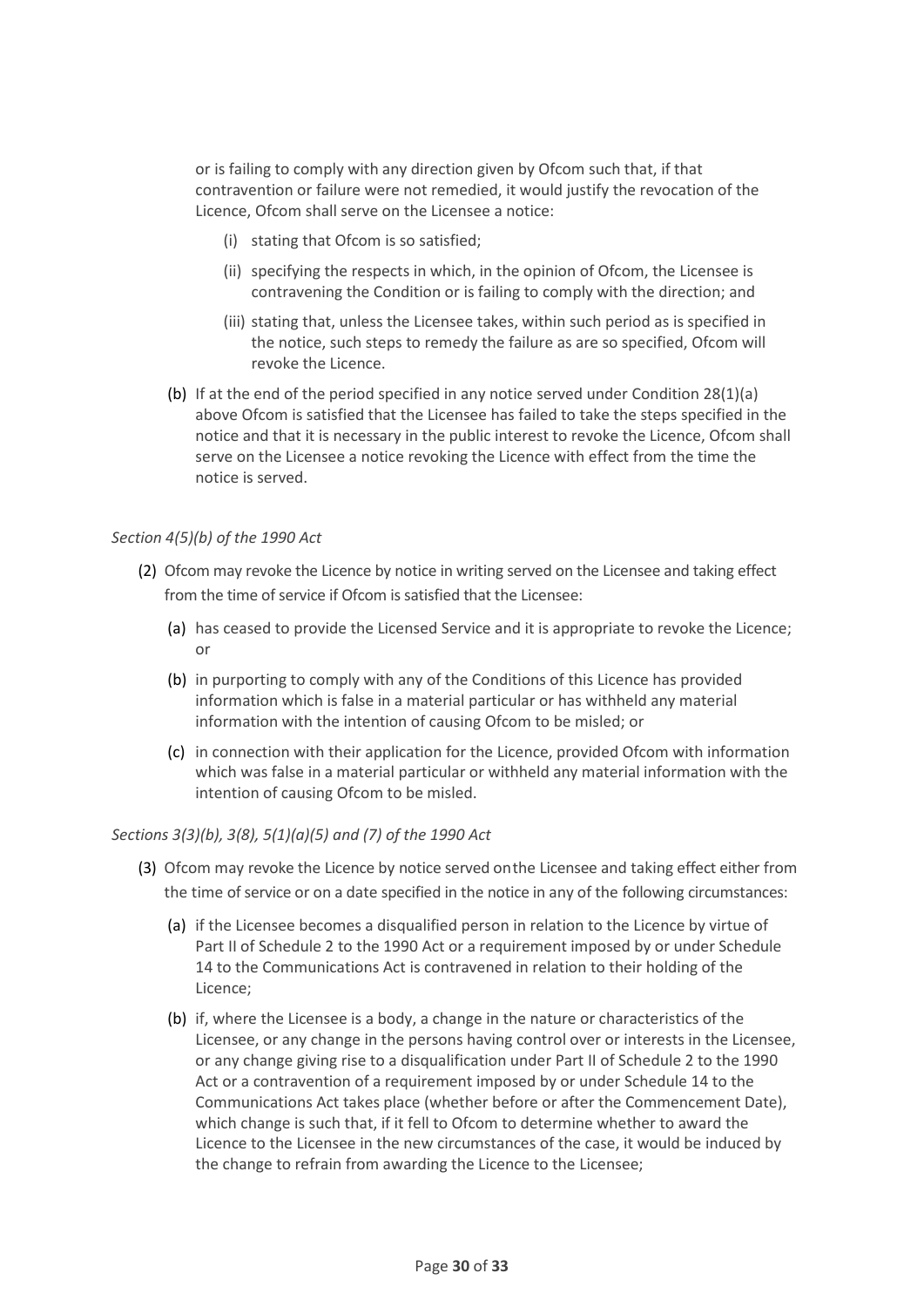- (c) if Ofcom ceases to be satisfied that the Licensee is a fit and proper person to hold the Licence;
- (d) if the Licensee provides the Licensed Service in whole or in part whilst failing to comply with any requirement to hold or have held on their behalf a licence under Section 1 of the Wireless Telegraphy Act 1949 (as amended) or if the Licensee ceases to comply with requirements applicable to the Licensed Service imposed by or under Chapter 1 of Part 2 of the Communications Act; and
- (e) if, for any reason, the service provided by the Licensee does not constitute a television licensable content service for the purposes of the 1990 Act and the Communications Act.

#### *Section 238(7) of the Communications Act*

(4) Ofcom shall before serving any notice revoking the Licence under Conditions 28(1), (2) and (3), notify the Licensee of the matters constituting its grounds for revoking the Licence and give the Licensee a reasonable opportunity to make representations to it about those matters.

#### *Section 145 of the 1996 Act*

(5) If the Licensee is convicted of an offence under Section 144 of the 1996 Act and the court by which the Licensee is convicted makes an order disqualifying them from holding a licence during a period specified in the order, or if the Licensee is disqualified from holding a licence pursuant to Section 145(3) of the 1996 Act in consequence of an order disqualifying an individual from holding a licence, this Licence shall be treated as being revoked with effect from the time when the order takes effect.

#### *Section 239 of the Communications Act*

- (6)
- (a) If Ofcom is satisfied that the Licensee has included in the Licensed Service one or more programmes containing material likely to encourage or incite the commission of crime or to lead to disorder such that the Licensee has thereby contravened Condition 6, or any other Condition contained in the Licence by virtue of Part 3, Chapter 4 of the Communications Act, and that the contravention is such as to justify the revocation of the Licence, Ofcom shall serve on the Licensee a notice:
	- (i) stating that Ofcom is so satisfied;
	- (ii) specifying the respects in which, in the opinion of Ofcom, the Licensee has failed to comply with the Condition 6 or any other Condition;
	- (iii) stating that Ofcom may revoke the Licence after the end of the period of twenty-one days beginning with the date on which the notice is served on the Licensee;
	- (iv) informing the Licensee of their right to make representations to Ofcom within that period about the matters appearing to Ofcom to provide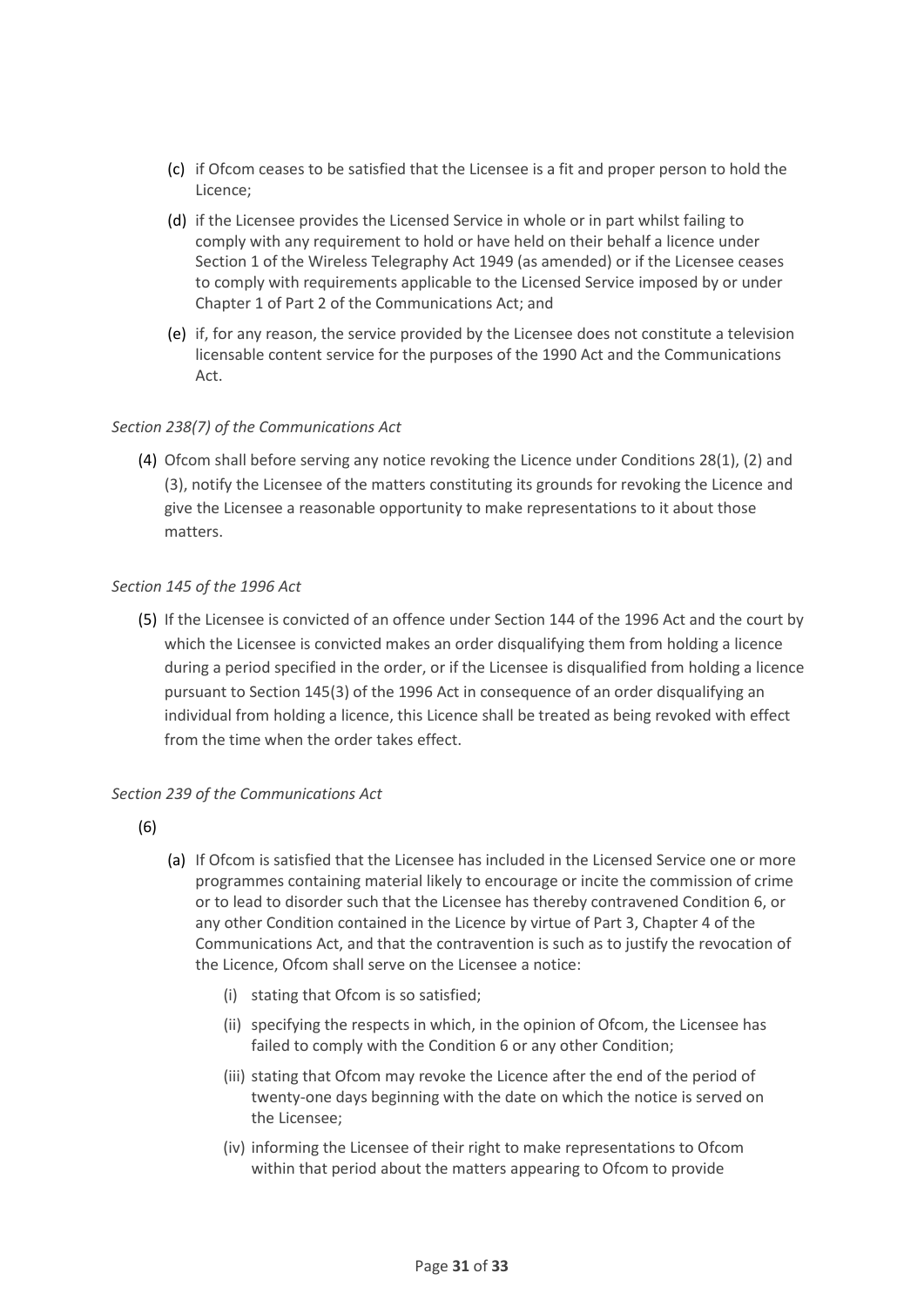grounds for revoking the Licence; and

- (v) suspending the licence as from the time when the notice is served on the licence holder until the revocation takes effect or Ofcom decide not to revoke the licence.
- (b) If Ofcom, having considered any representations made within the time period stated above in Condition 28(4)(a)(iii), is satisfied that it is necessary in the public interest to revoke the licence in question, it shall serve on the Licensee a notice revoking the Licence, however, such a revocation notice shall not take effect until the end of the period of twenty-eight days beginning with the day on which the revocation notice was served on the Licensee.